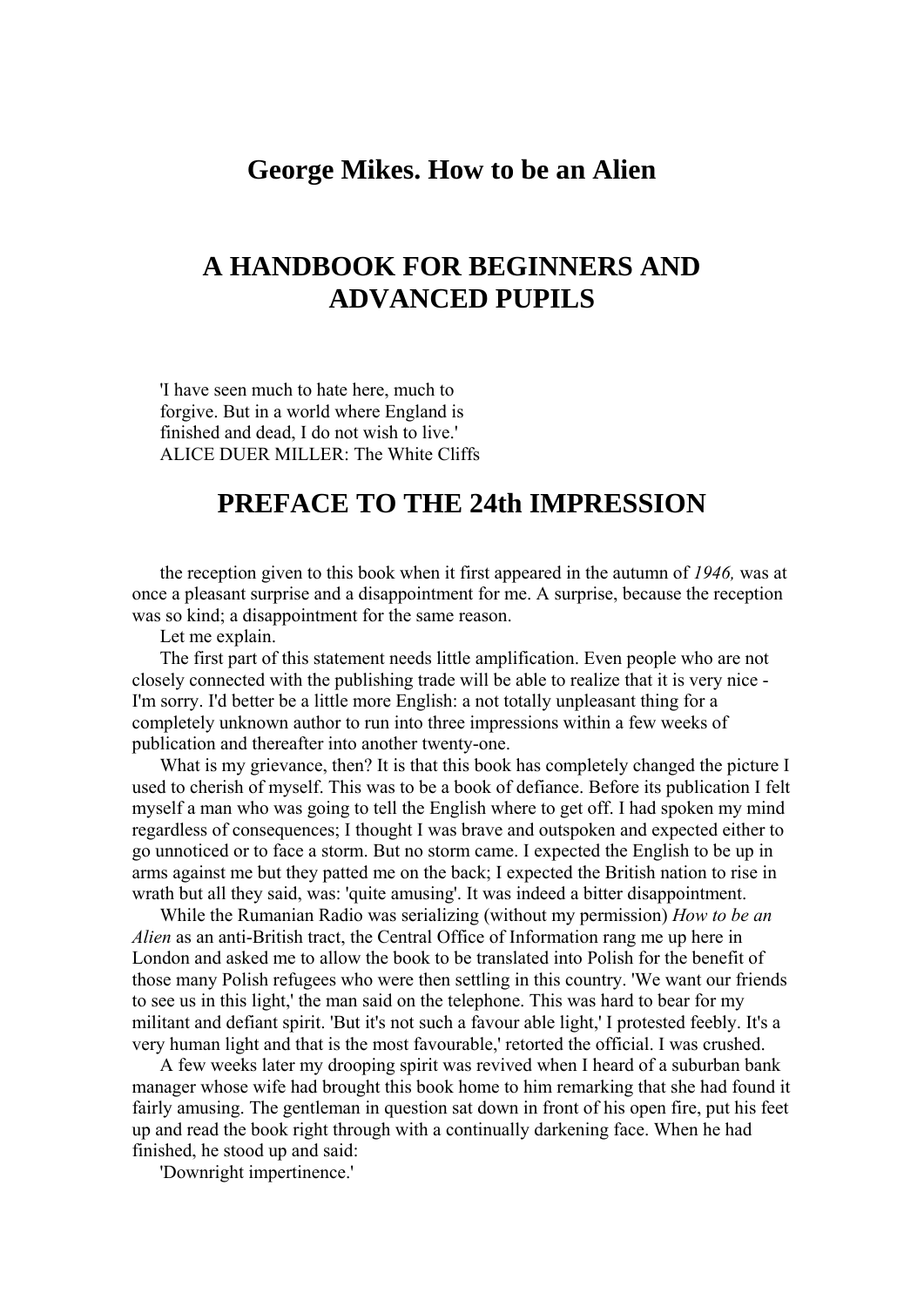And threw the book into the fire.

 He was a noble and patriotic spirit and he did me a great deal of good. I wished there had been more like him in England. But I could never find another.

 Since then I have actually written about a dozen books; but I might as well have never written anything else. I remained the author of *How to be an Alien* even after I had published a collection of serious essays. Even Mr Somerset Maugham complained about this type of treatment bitterly and repeatedly. Whatever he did, he was told that he would never write another *Of Human Bondage',* Arnold Bennett in spite of fifty other works remained the author of *The Old Wives' Tale* and nothing else; and Mr Robert Graves is just the author of the Claudius books. These authors are much more eminent tlian I am; but their problem is the same. At the moment I am engaged in writing a 750 page picaresque novel set in ancient Sumeria. It is taking shape nicely and I am going to get the Nobel Prize for it. But it will be of no use: I shall still remain the author of *How to be an A lien.*

 I am not complaining. One's books start living their independent lives soon enough, just like one's children. I love this book; it has done almost as much for me as I have done for it. Yet, however loving a parent you may be, it hurts your pride a little if you are only known, acknowledged and accepted as the father of your eldest child.

 In *1946* I took this manuscript to Andre Deutsch, a young man who had just decided to try his luck as a publisher. He used to go, once upon a time, to the same school as my younger brother. I knew him from the old days and it was quite obvious to me even then, in Budapest, when he was only twelve and wore shorts, that he would make an excellent publisher in London if he only had the chance. So I offered my book to him and as, at that time, he could not get manuscripts from better known authors, he accepted it with a sigh. He suggested that Nicolas Bentley should be asked to 'draw the pictures'. I liked the idea but I said he would turn the suggestion down. Once again I was right: he did turn it down. Eventually, however, he was persuaded to change his mind.

 Mr Deutsch was at that time working for a different firm. Four years after the publication of this book, and after the subsequent publication of three other Mikes-Bentley books, he left this firm while I stayed with them and went on working with another popular and able cartoonist, David Langdon. Now, however, Andre Deutsch has bought all the rights of my past and future output from his former firm and the original team of Deutsch, Bentley and myself are together again under the imprint of the first named gentleman. We are all twelve years older and Mr Deutsch does not wear shorts any more, or not in the office, at any rate.

 'When are you going to write another *How to be an Alien?'* Deutsch and Bentley ask me from time to time and I am sure they mean it kindly.

 They cannot quite make out the reply I mutter ill answer to their friendly query. It is: 'Never, if I can help it.'

London, May 1958 GEORGE MIKES

#### **PREFACE**

 I believe, without undue modesty, that I have certain qualifications to write on 'how to be an alien.' I am an alien myself. What is more, I have been an alien all my life. Only during the first twenty-six years of my life I was not aware of this plain fact. I was living in my own country, a country full of aliens, and I noticed nothing particular or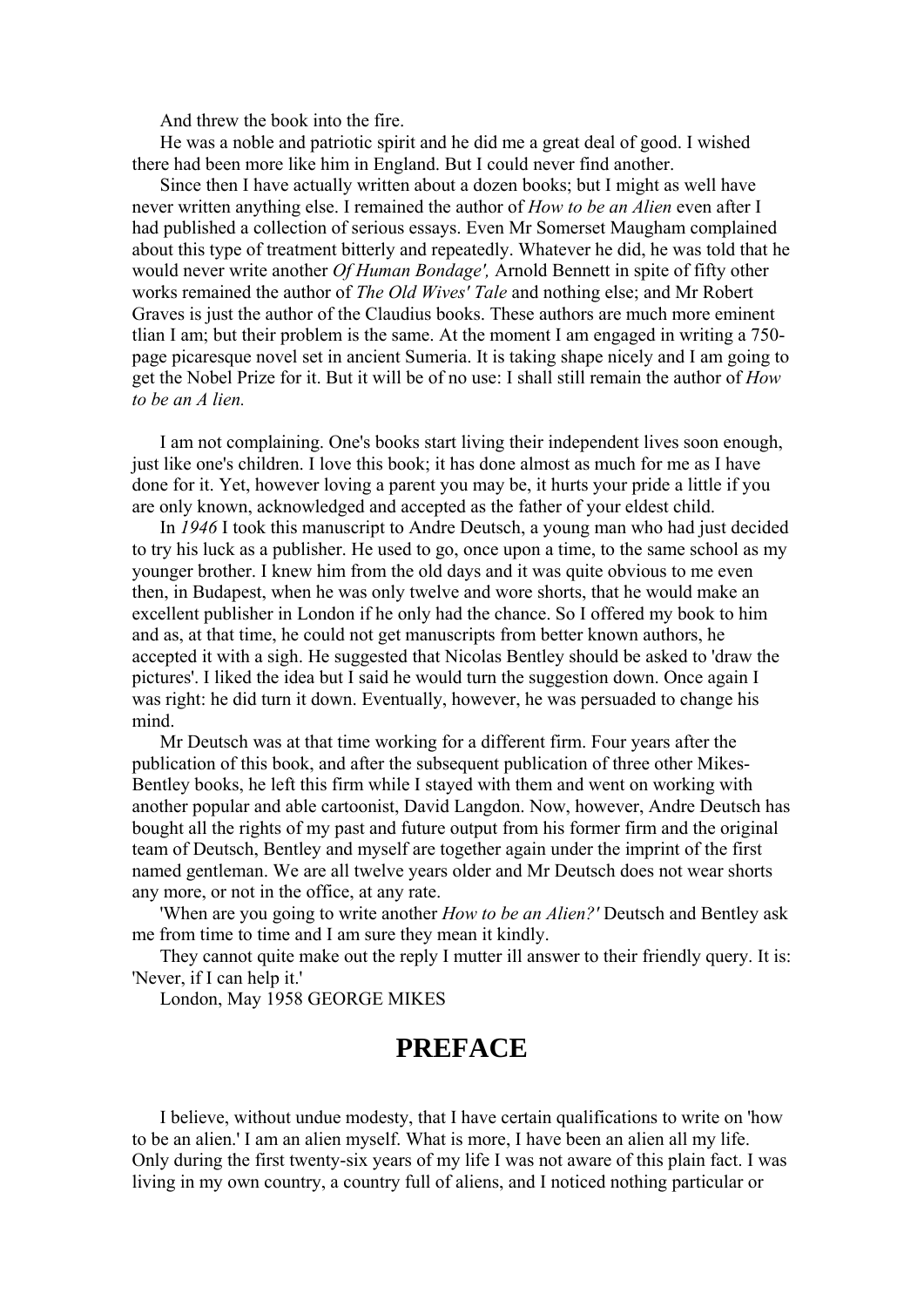irregular about myself; then I came to England, and you can imagine my painful surprise.

 Like all great and important discoveries it was a matter of a few seconds. You probably all know from your schooldays how Isaac Newton discovered the law of gravitation. An apple fell on his head. This incident set him thinking for a minute or two, then he exclaimed joyfully: 'Of course I The gravitation constant is the acceleration per second that a mass of one gram causes at a distance of one centimetre.' You were also taught that James Watt one day went into the kitchen where cabbage was cooking and saw the lid of the saucepan rise and fall. 'Now let me think,' he murmured - let me think.' Then he struck his forehead and the steam engine was discovered. It was the same with me, although circumstances were rather different.

 It was like this. Some years ago I spent a lot of time with a young lady who was very proud and conscious of being English. Once she asked me - to my great surprise whether I would marry her. 'No,' I replied, 1 will not. My mother would never agree to my marrying a foreigner.' She looked at me a little surprised and irri tated, and retorted: I, a foreigner? What a silly thing to say. I am English. You are the foreigner. And your mother, too.' I did not give in. In Budapest, too?' I asked her. 'Everywhere,' she declared with determination. 'Truth does not depend on geography. What is true in England is also true in Hungary and in North Borneo and Venezuela and everywhere.'

 I saw that this theory was as irrefutable as it was simple. I was startled and upset. Mainly because of my mother whom I loved and respected. Now, I suddenly learned what she really was.

 It was a shame and bad taste to be an alien, and it is no use pretending otherwise. There is no way out of it. A criminal may improve and become a decent member of society. A foreigner cannot improve. Once a foreigner, always a foreigner. There is no way out for him. He may become British; he can never become English.

 So it is better to reconcile yourself to the sorrowful reality. There are some noble English people who might forgive you. There are some magnanimous souls who realize that it is not your fault, only your misfortune. They will treat you with condescension, understanding and sympathy. They will invite you to their homes. Just as they keep lapdogs and other pets, they are quite prepared to keep a few foreigners.

 The title of this book. *How to be an Alien,* consequently expresses more than it should. How to be an alien? One should not be an alien at all. There are certain rules, however, which have to be followed if you want to make yourself as acceptable and civilized as you possibly can.

 Study these rules, and imitate the English. There can be only one result: if you don't succeed in imitating them you become ridiculous; if you do, you become even more ridiculous.

1. How to be a general Alien

# **A WARNING TO BEGINNERS**

 in England \* everything is the other way round. On Sundays on the Continent even the poorest person puts on his best suit, tries to look respectable, and at the same time the life of the country becomes gay and cheerful; in England even the richest peer or motor-manufacturer dresses in some peculiar rags, does not shave, and the country becomes dull and dreary. On the Continent there is one topic which should be avoided the weather; in England, if you do not repeat the phrase 'Lovely day, isn't it?' at least two hundred times a day, you are considered a bit dull. On the Continent Sunday papers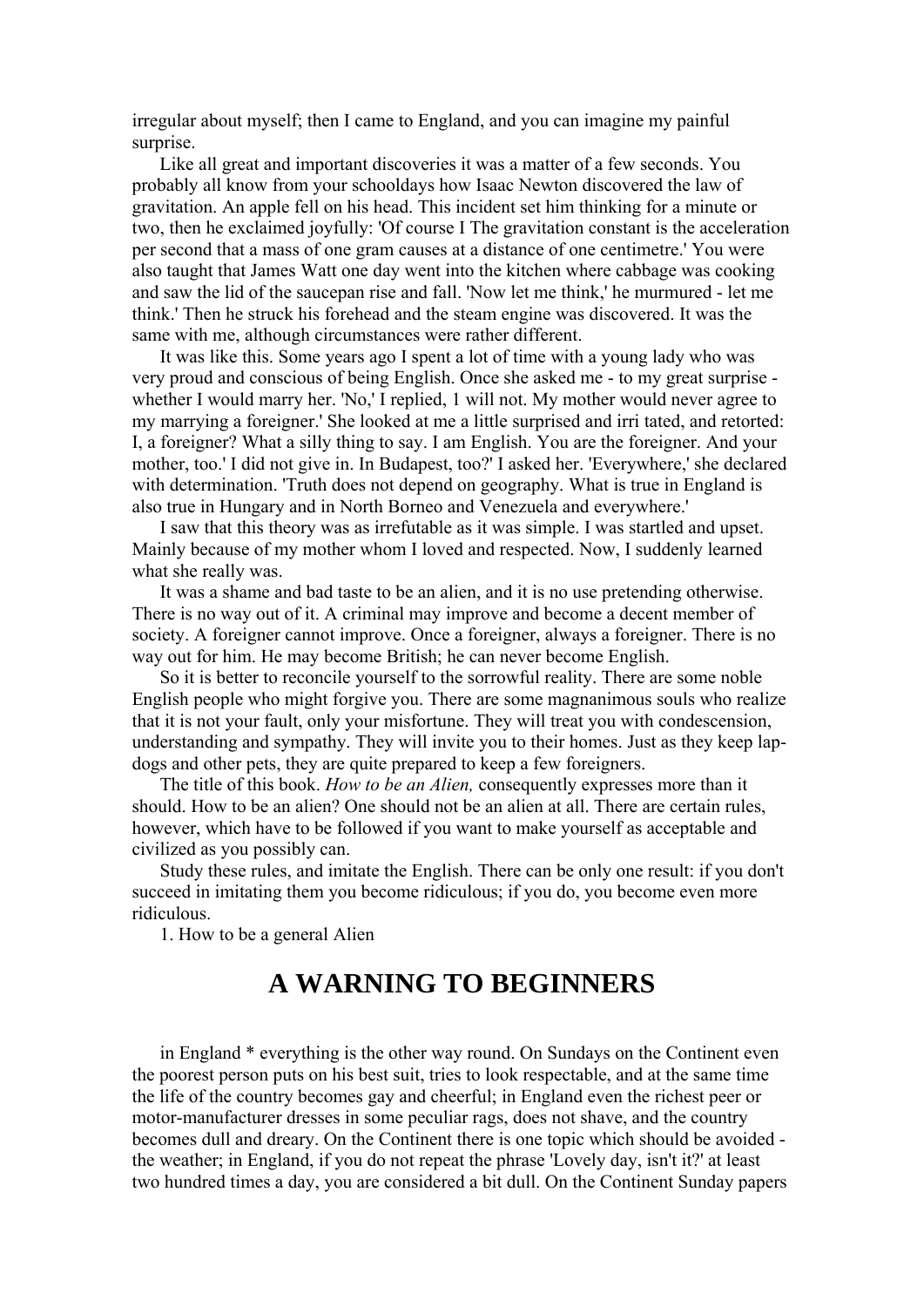appear on Monday; in England - a country of exotic oddities - they appear on Sunday. On the Continent people use a fork as though a fork were a shovel; in England they turn it upside down and push everything - including peas - on top of it.

 On a continental bus approaching a request-stop the conductor rings the bell if he wants his bus to go on without stopping; in England you ring the bell if you want the bus to stop. On the Continent stray cats are judged individually on their merit - some are loved, some are only respected; in England they are universally worshipped as in ancient Egypt. On the Continent people have good food; in England people have good table manners.

 On the Continent public orators try to learn to speak fluently and smoothly; in England they take a special course in Oxonian stuttering. On the Continent learned persons love to quote Aristotle, Horace, Mon taigne and show off their knowledge; in England only uneducated people show off their knowledge, nobody quotes Latin and Greek authors in the course of a conversation, unless he has never read them.

 On the Continent almost every nation whether little or great has openly declared at one time or another that it is superior to all other nations; the English fight heroic wars to combat these dangerous ideas without ever mentioning which is *really* the most superior race in the world. Continental people are sensitive and touchy; the English take everything with an exquisite sense of humour - they are only offended if you tell them that they have no sense of humour. On the Continent the population consists of a small percentage of criminals, a small percentage of honest people and the rest are a vague transition between the two; in Eng land you find a small percentage of criminals and the rest are honest people. On the other hand, people on the Continent either tell you the truth or lie; in Eng land they hardly ever lie, but they would not dream of telling you the truth.

Many continentals think life is a game; the English think cricket is a game.

 \*When people say England, they sometimes mean Great Britain, sometimes the United Kingdom, sometimes the British Isles - but never England.

#### **INTRODUCTION**

 this is a chapter on how to introduce people to one another. The aim of introduction is to conceal a person's identity. It is very important that you should not pronounce anybody's name in a way that the other party may be able to catch it. Generally speaking, your pronunciation is a sound guarantee for that. On the other hand, if you are introduced to someone there are two important rules to follow.

 1.If he stretches out his hand in order to shake yours, you must not accept it. Smile vaguely, and as soon as he gives up the hope of shaking you by the hand, you stretch out your own hand and try to catch *his* in vain. This game is repeated until the greater part of the afternoon or evening has elapsed. It is extremely likely that this will be the most amusing part of the afternoon or evening, anyway.

 2.Once the introduction has been made you have to inquire after the health of your new acquaintance. Try the thing in your own language. Introduce the persons, let us say, in French and murmur their names. Should they shake hands and ask: бЂ $\hat{Q}$ omment aliez-vous?' 'Comment aliez-vous?' - it will be a capital joke, re membered till their last davs. Do not forget, however, that your new friend who makes this touchingly kind inquiry after your state of health does not care in the least whether you are well and kicking or dying of delirium tremens. A dialogue like this:

he: 'How d'you do?'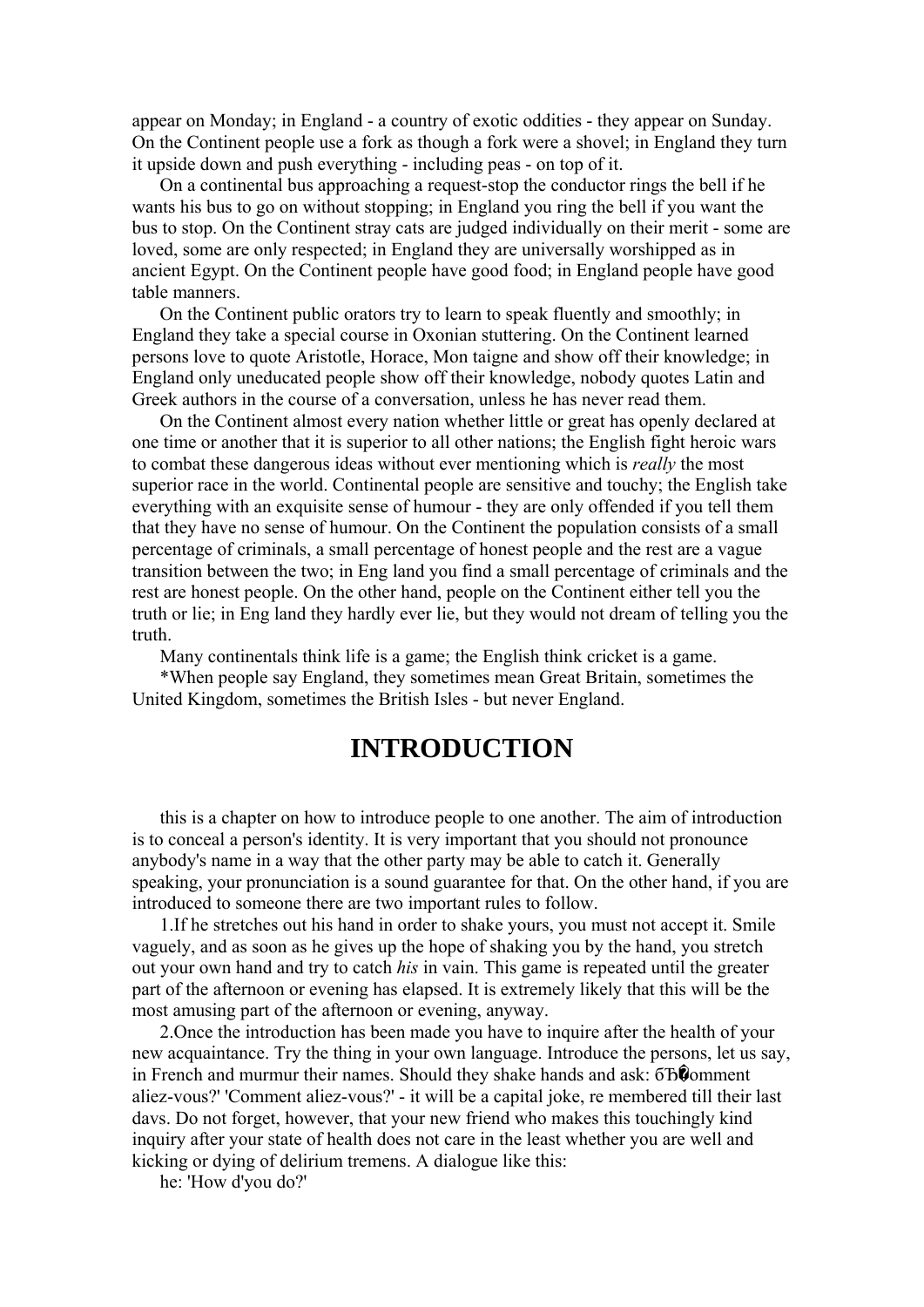You: 'General state of health fairly satisfactory. Slight insomnia and a rather bad corn on left foot. Blood pressure low, digestion slow but normal.' - well, such a dialogue would be unforgivable. In the next phase you must not say 'Pleased to meet you.' This is one of the very few lies you must never utter because, for some unknown reason, it is considered vulgar. You must not say 'Pleased to meet you,' even if you are definitely disgusted with the man. A few general remarks:

 1. Do not click your heels, do not bow, leave off gymnastic and choreographic exercises altogether for the moment.

 2. Do not call foreign lawyers, teachers, dentists, commercial travellers and estate agents 'Doctor.' Everybody knows that the little word 'doctor' only means that they are Central Europeans. This is painful enough in itself, you do not need to remind people of it all the time.

#### **THE WEATHER**

 this is the most important topic in the land. Do not be misled by memories of your youth when, on the Continent, wanting to describe someone as exceptionally dull, you remarked: 'He is the type who would discuss the weather with you.' In England this is an ever-interesting, even thrilling topic, and you must be good at discussing the weather.

#### **EXAMPLES FOR CONVERSATION**

#### *For Good Weather*

 'Lovely day, isn't it?' Isn't it b*eau*tiful?' 'The sun . . .' 'Isn't it gorgeous?' 'Wonderful, isn't it?' It's so nice and hot. . .' 'Personally, I think it's so nice when it's hot- isn't it?' 1 adore it - don't you?'

#### *For Bad Weather*

 'Nasty day, isn't it?' Isn't it dreadful?' 'The rain . . . I hate rain . . .' 1 don't like it at all. Do you?' 'Fancy such a day in July. Rain in the morning, then a bit of sunshine, and then rain, rain, rain, all day long.' I remember exactly the same July day in 1936.' 'Yes, I remember too.' 'Or was it in 1928?' 'Yes, it was.' 'Or in 1939?' Tes, that's right.'

Now observe the last few sentences of this conversation. A very important rule emerges from it. You must never contradict anybody when discussing the weather. Should it hail and snow, should hurricanes uproot the trees from the sides of the road, and should someone remark to you: 'Nice day, isn't it?' - answer without hesitation: Isn't it lovely?' Learn the above conversation by heart. If you are a bit slow in picking things up, learn at least one conversation, it would do wonderfully for any occasion. If you do not say anything else for the rest of your life, just repeat this conversation, you still have a fair chance of passing as a remarkably witty man of sharp intellect, keen observation and extremely pleasant manners.

 English society is a class society, strictly organized almost on corporative lines. If you doubt this, listen to the weather forecasts. There is always a different weather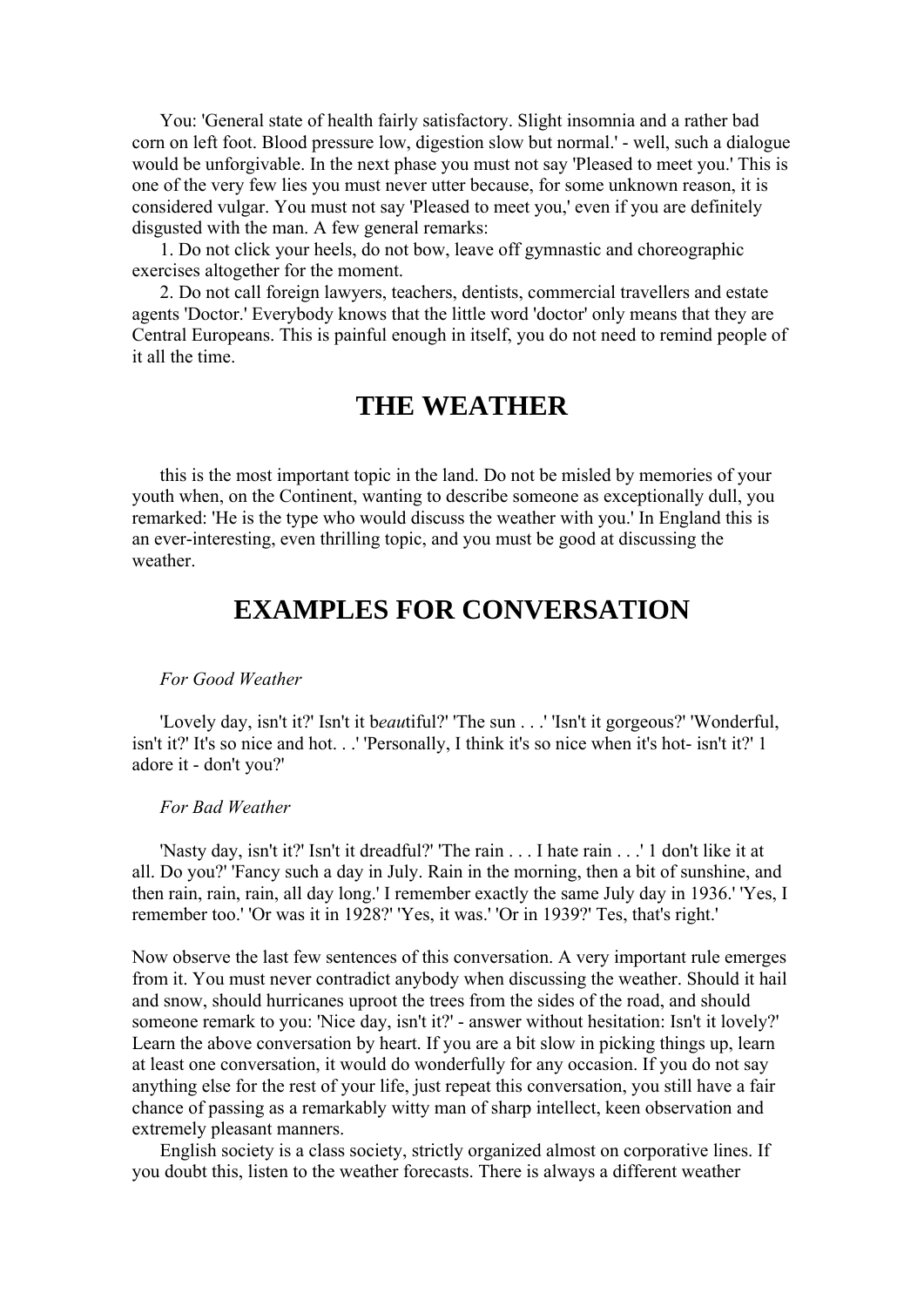forecast for farmers. You often hear statements like this on the radio: 'To-morrow it will be cold, cloudy and foggy; long periods of rain will be interrupted by short periods of showers.' And then: 'Weather forecast for farmers. It will be fair and warm, many hours of sunshine.' You must not forget that the farmers do grand work of national importance and deserve better weather.

 It happened on innumerable occasions that nice, warm weather had been forecast and rain and snow fell all day long, or *vice versa.* Some people jumped rashly to the conclusion that something must be wrong with the weather forecasts. They are mistaken and should be more careful with their allegations. I have read an article in one of the Sunday papers and now I can tell you what the situation really is. All troubles are caused by anti-cyclones. (I don't quite know what anti-cyclones are, but this is not important; I hate cyclones and am very anti-cyclone myself.) The two naughtiest anticyclones are the Azores and the Polar anti-cyclones. The British meteorologists forecast the *right* weather - as it really *should* be - and then these impertinent little anti-cyclones interfere and mess up everything. That again proves that if the British kept to themselves and did not mix with foreign things like Polar and Azores anti-cyclones they would be much better off.

#### **SOUL AND UNDERSTATEMENT**

 foreigners have souls; the English haven't. On the Continent you find any amount of people who sigh deeply for no conspicuous reason, yearn, suffer and look in the air extremely sadly. This is soul. The worst kind of soul is the great Slav soul. People who suffer from it are usually very deep thinkers. They may say things like this: 'Sometimes I am so merry and sometimes I am so sad. Can you explain why?' (You cannot, do not try.) Or they may say: 1 am so mysterious. . . . I sometimes wish I were somewhere else than where I am.' (Do not say: 1 wish you were.') Or 'When I am alone in a forest at night-time and jump from one tree to another, I often think that life is so strange.' All this is very deep: and just soul, nothing else. The English have no soul; they have the understatement instead. If a continental youth wants to declare his love to a girl, he kneels down, tells her that she is the sweetest, the most charming and ravishing person in the world, that she has *something* in her, something peculiar and individual which only a few hundred thousand other women have and that he would be unable to live one more minute without her. Often, to give a little more emphasis to the statement, he shoots himself on the spot. This is a normal, week-day declaration of love in the more temperamental continental countries. In England the boy pats his adored one on the back and says softly: 1 don't object to you, you know.' If he is quite mad with passion, he may add: 'I rather fancy you, in fact.' If he wants to marry a girl, he says:

 I say . . . would you? . . .' If he wants to make an indecent proposal: 'I say . . . what about . . .'

 Overstatement, too, plays a considerable part in English social life. This takes mostly the form of someone remarking: 1 say ...' and then keeping silent for three days on end.

#### **TEA**

the trouble with tea is that originally it was quite a good drink. So a group of the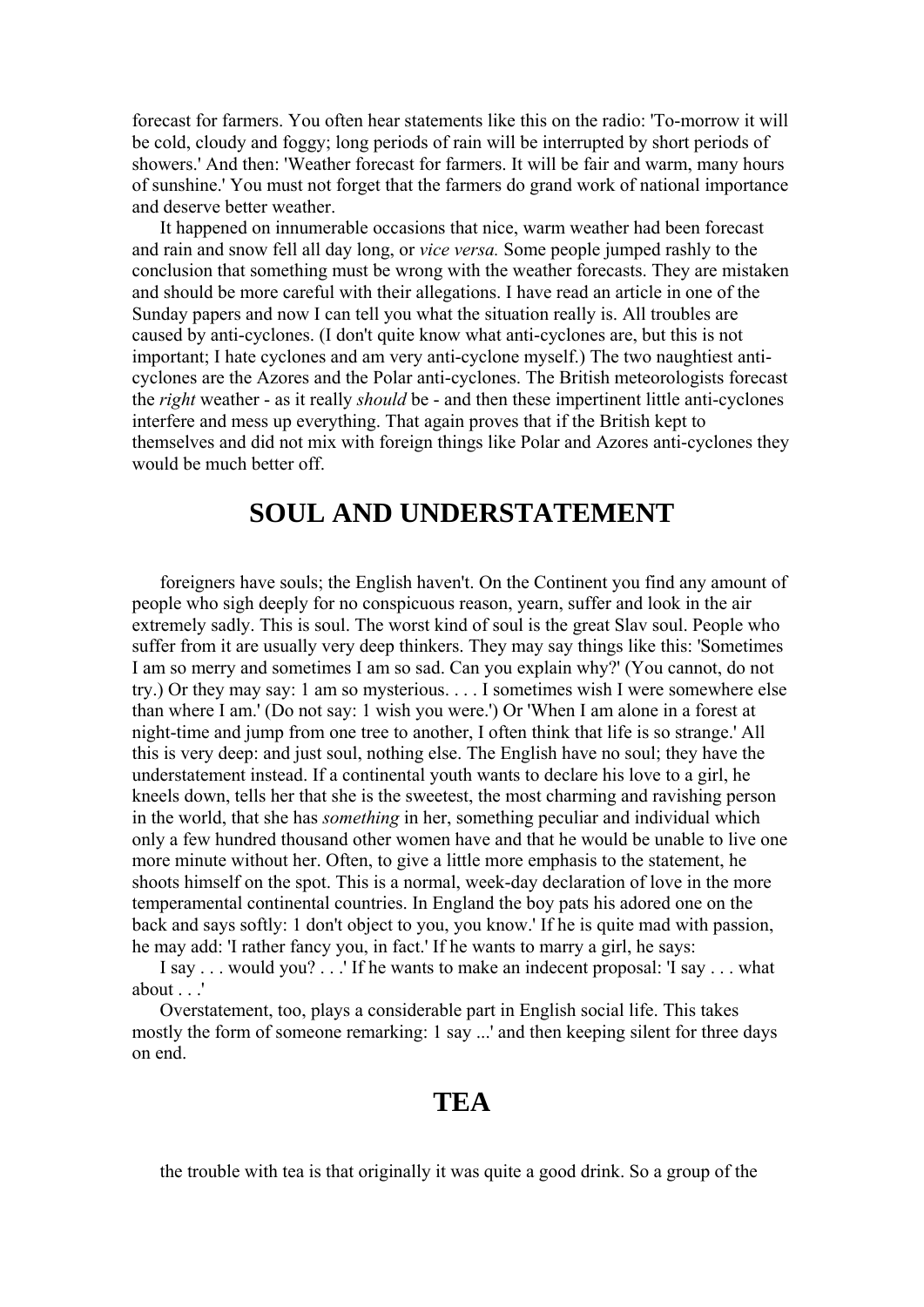most eminent British scientists put their heads together, and made complicated biological experiments to find a way of spoiling it. To the eternal glory of British science their labour bore fruit. They suggested that if you do not drink it clear, or with lemon or rum and sugar, but pour a few drops of cold milk into it, and no sugar at all, the desired object is achieved. Once this refreshing, aromatic, oriental beverage was successfully transformed into colourless and tasteless gargling-water, it suddenly became the national drink of Great Britain and Ireland - still retaining, indeed usurping, the high-sounding title of tea. There are some occasions when you must not refuse a cup of tea, otherwise you are judged an exotic and barbarous bird without any hope of ever being able to take your place in civilised society. If you are invited to an English home, at five o'clock in the morning you get a cup of tea. It is either brought in by a heartily smiling hostess or an almost malevolently silent maid. When you are disturbed in your sweetest morning sleep you must not say: 'Madame (or Mabel), I think you are a cruel, spiteful and malignant person who deserves to be shot.' On the contrary, you have to declare with your best five o'clock smile: 'Thank you so much. I do adore a cup of early morning tea, especially early in the morning.' If they leave you alone with the liquid, you may pour it down the washbasin.

 Then you have tea for breakfast; then you have tea at eleven o'clock in the morning; then after lunch;then you have tea for tea; then after supper; and again at eleven o'clock at night. You must not refuse any additional cups of tea under the following circumstances: if it is hot; if it is cold; if you are tired; if anybody thinks that you might be tired; if you are nervous; if you are gay; before you go out; if you are out; if you have just returned home; if you feel like it; if you do not feel like it; if you have had no tea for some time; if you have just had a cup. You definitely must not follow my example. I sleep at five o'clock in the morning; I have coffee for breakfast; I drink innumerable cups of black coffee during the day; I have the most unorthodox and exotic teas even at tea-time. The other day, for instance - I just mention this as a terrifying example to show you how low some people can sink -1 wanted a cup of coffee and a piece of cheese for tea. It was one of those exceptionally hot days and my wife (once a good Englishwoman, now completely and hopelessly led astray by my wicked foreign influence) made some cold coffee and put it in the refrigerator, where it froze and became one solid block. On the other hand, she left the cheese on the kitchen table, where it melted. So I had a piece of coffee and a glass of cheese.

#### **SEX**

continental people have sex life; the English have hot-water bottles.

### **A WORD ON SOME PUBLISHERS**

 I heard of a distinguished, pure-minded English publisher who adapted John Steinbeck's novel. *The Grapes of Wrath, so* skilfully that it became a charming little family book on grapes and other fruits, with many illustrations. On the other hand, a continental publisher in London had a French political book. *The Popular Front,* translated into English. It became an exciting, pornographic book, called *The Popular Behind.*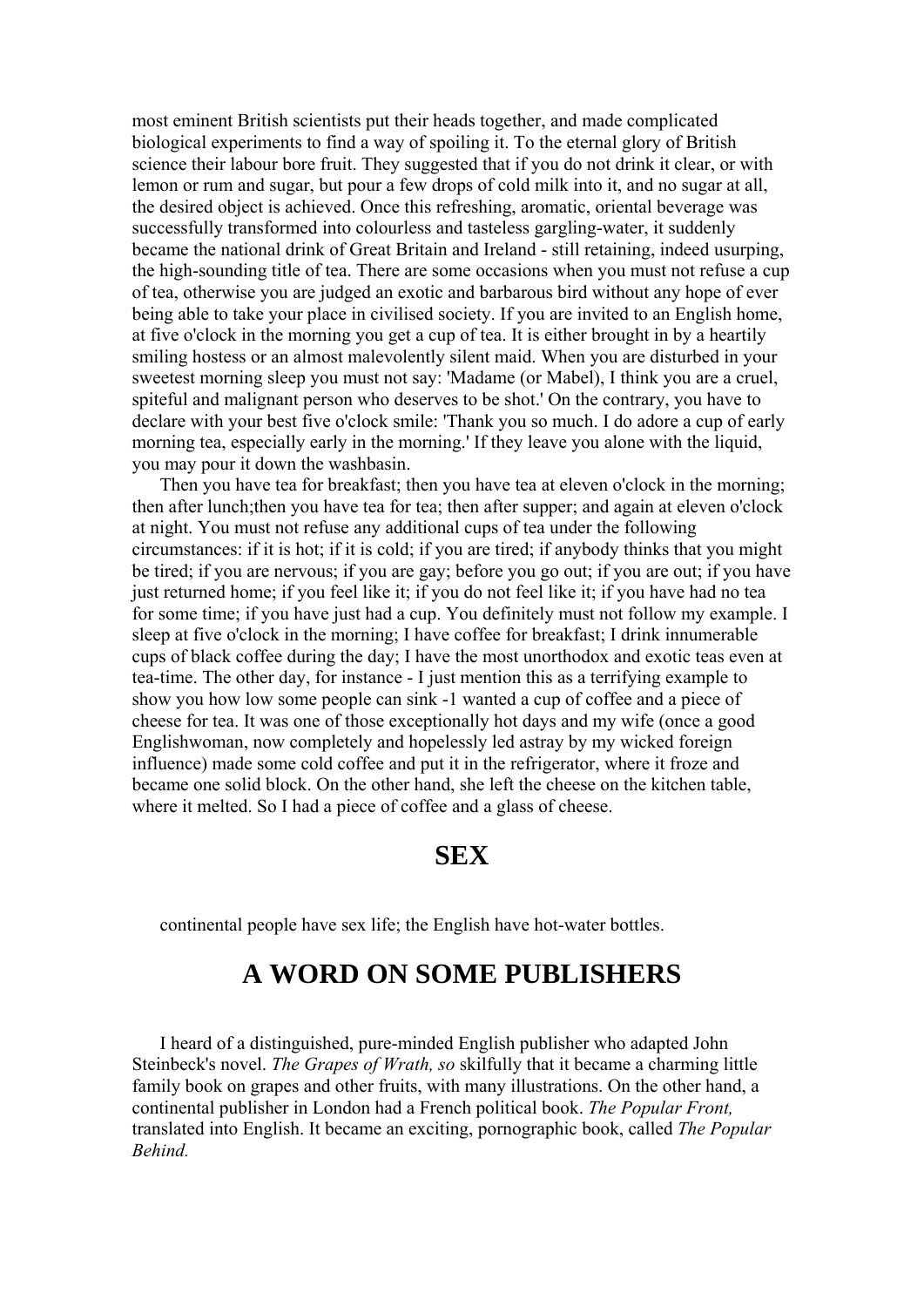#### **THE LANGUAGE**

 when I arrived in England I thought I knew English. After I'd been here an hour I realized that I did not understand one word. In the first week I picked up a tolerable working knowledge of the language and the next seven years convinced me gradually but thoroughly that I would never know it really well, let alone perfectly. This is sad. My only consolation being that nobody speaks English perfectly.

 Remember that those five hundred words an average Englishman uses are far from being the whole vocabulary of the language. You may learn another five hundred and another five thousand and yet another fifty thousand and still you may come across a further fifty thousand you have never heard of before, and nobody else either. If you live here long enough you will find out to your greatest amazement that the adjective *nice* is not the only adjective the language possesses, in spite of the fact that in the first three years you do not need to learn or use any other adjectives. You can say that the weather is nice, a restaurant is nice, Mr Soandso is nice, Mrs Soandso's clothes are nice, you had a nice time, and all this will be very nice. Then you have to decide on your accent. You will have your foreign accent all right, but many people like to mix it with something else. I knew a Polish Jew who had a strong Yiddish-Irish accent. People found it fascinating though slightly exaggerated. The easiest way to give the impression of having a good accent or no foreign accent at all is to hold an unlit pipe in your mouth, to mutter between your teeth and finish all your sentences with the question: 'isn't it?' People will not understand much, but they are accustomed to that and they will get a most excellent impression.

 I have known quite a number of foreigners who tried hard to acquire an Oxford accent. The advantage of this is that you give the idea of being permanently in the company of Oxford dons and lecturers on medieval numismatics; the disadvantage is that the permanent singing is rather a strain on your throat and that it is a type of affection that even many English people find it hard to keep up incessantly. You may fall out of it, speak naturally, and then where are you? The Mayfair accent can be highly recommended, too. The advantages of Mayfair English are that it unites the affected air of the Oxford accent with the uncultured flavour of a half-educated professional hoteldancer.

 The most successful attempts, however, to put on a highly cultured air have been made on the polysyllabic lines. Many foreigners who have learnt Latin and Greek in school discover with amazement and satisfaction that the English language has absorbed a huge amount of ancient Latin and Greek expressions, and they realize that (

a) it is much easier to learn these expressions than the much simpler English words;

 (b) that these words as a rule are interminably long and make a simply superb impression when talking to the greengrocer, the porter and the insurance agent. Imagine, for instance, that the porter of the block of flats where you live remarks sharply that you must not put your dustbin out in front of your door before 7.30 a.m. Should you answer 'Please don't bully me,' a loud and tiresome argument may follow, and certainly the porter will be proved right, because you are sure to find a dause in your contract (small print, of last page) that the porter is always right and you owe absolute allegiance and unconditional obedience to him. Should you answer, however, with these words: 1 repudiate your petulant expostulations,' the argument will be closed at once, the porter will be proud of having such a highly cultured man in the block, and from that day onwards you may, if you please, get up at four o'clock in the morning and hang your dustbin out of the window. But even in Curzon Street society, if you say, for instance,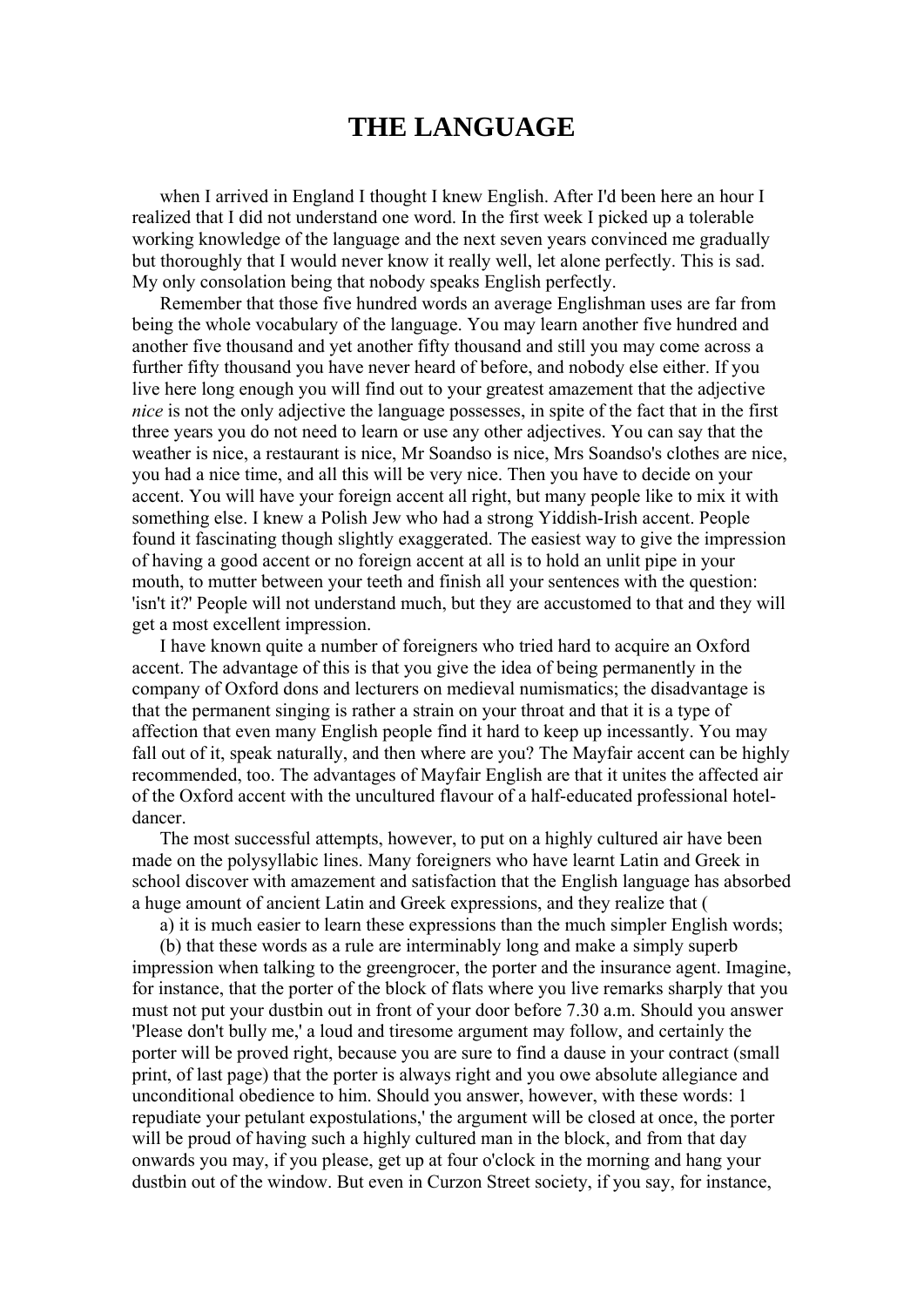that you are a *tough guy* they will consider you a vulgar, irritating and objectionable person. Should you declare, however, that you are *an inquisitorial and peremptory homo sapiens,* they will have no idea what you mean, but they will feel in their bones that you must be something wonderful. When you know all the long words it is advisable to start learning some of the short ones, too. You should be careful when using these endless words. An acquaintance of mine once was fortunate enough to discover the most impressive word *notalgia* for back-ache. Mistakenly, however, he declared in a large company: 'I have such a nostalgia.' 'Oh, you want to go home to Nizhne-Novgorod?' asked his most sympathetic hostess. 'Not at all,' he answered. 'I just cannot sit down.' . Finally, there are two important points to remember:

 1. Do not forget that it is much easier to write in English than to speak English, because you can *write* without a foreign accent.

 2. In a bus and in other public places it is more advisable to speak softly in good German than to shout in abominable English.

 Anyway, this whole language business is not at all easy. After spending eight years in this country, the other day I was told by a very kind lady: 'But why do you complain? You really speak a most excellent accent without the slightest English.'

# **HOW NOT TO BE CLEVER**

 'You foreigners are so clever,' said a lady to me some years ago. First, thinking of the great amount of foreign idiots and half-wits I had had the honour of meeting, I considered this remark exaggerated but complimentary. Since then I have learnt that it was far from it. These few words expressed the lady's contempt and slight disgust for foreigners.

 If you look up the word *clever* in any English dictionary, you will find that the dictionaries are out of date and mislead you on this point. According to the Pocket Oxford Dictionary, for instance, the word means quick and neat in movement .. . skilful, talented, ingenious. Nuttall's Dictionary gives these meanings: dexterous, skilful, ingenious, quick or ready-witted, intelligent. All nice adjectives, expressing valuable and estimable characteristics. A modern Englishman, however, uses the word *clever* in the sense: shrewd, sly, furtive, surreptitious, treacherous, sneaking, crafty, un-English, un-Scottish, un-Welsh. In England it is bad manners to be clever, to assert something confidently. It may be your own personal view that two and two make four, but you must not state it in a self-assured way, because this is a democratic country and others may be of a different opinion.

 A continental gentleman seeing a nice panorama may remark: 'This view rather reminds me of Utrecht, where the peace treaty concluding the War of Spanish Succession was signed on the 11 th April, 1713. The river there, however, recalls the Guadalquivir, which rises in the

 Sierra de Cazoria and flows south-west to the Atlantic Ocean and is 6^0 kilometres long. Oh, rivers. . . . What did Pascal say about them? "Les rivieres sont les chemins qui marchent. . . ." ' This pompous, showing-off way of speaking is not permissible in England. The Englishman is modest and simple. He uses but few words and expresses so much - but so much - with them. An Englishman looking at the same view would remain silent for two or three hours and think about how to put his profound feeling into words. Then he would remark: 'It's pretty, isn't it?' An English professor of mathematics would say to his maid checking up the shopping list: 'I'm no good at arithmetic, I'm afraid. Please correct me, Jane, if I am wrong, but I believe that the square root of 97344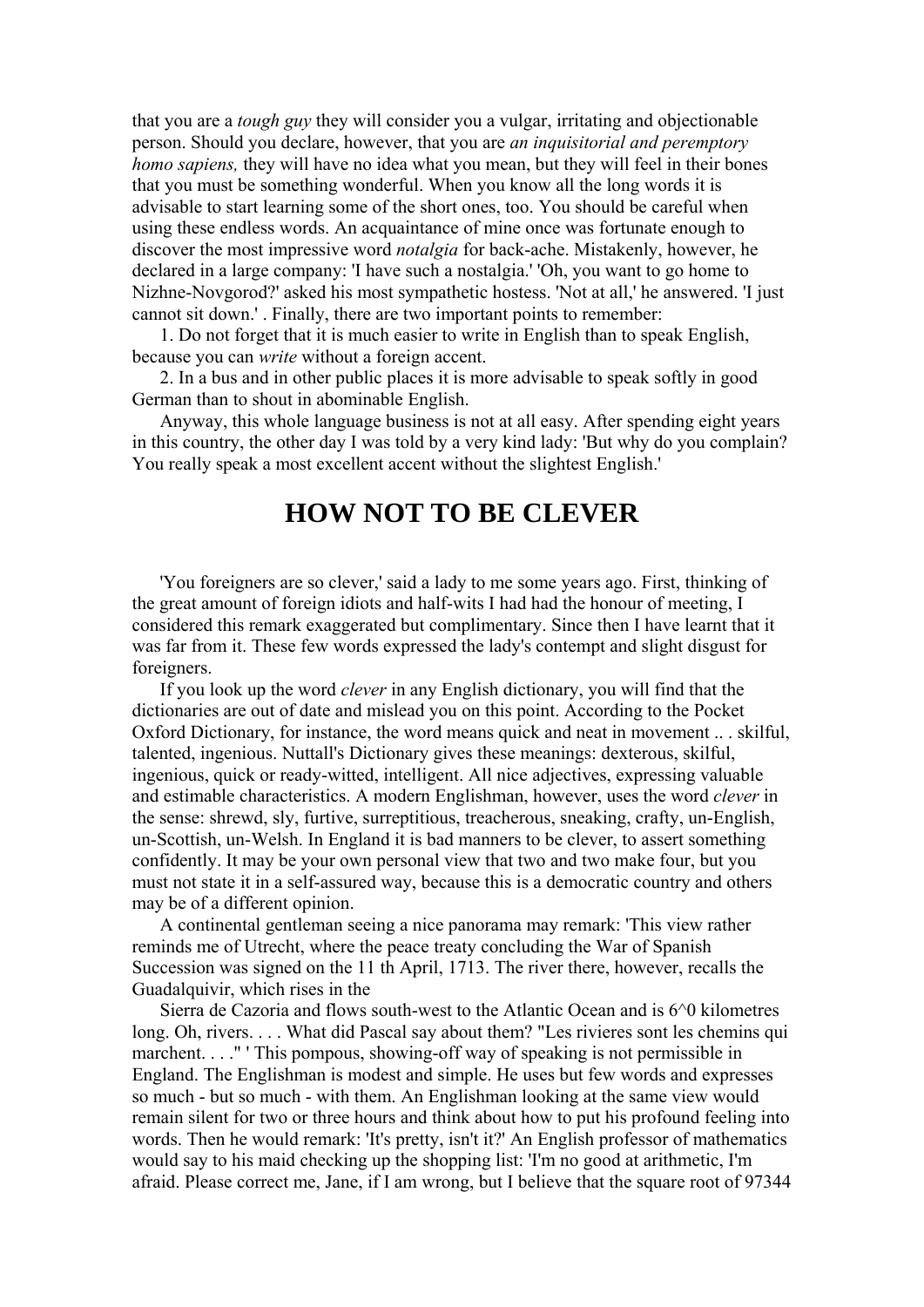is 312.' And about knowledge. An English girl, of course, would be able to learn just a little more about, let us say, geography. But it is just not 'chic' to know whether Budapest is the capital of Roumania, Hungary or Bulgaria. And if she happens to know that Budapest *is* the capital of Roumania, she should at least be perplexed if Bucharest is mentioned suddenly. It is so much nicer to ask, when someone speaks of Barbados, Banska Bystrica or Fiji: 'Oh those little islands... Are they British?' (They usually are.)

### **HOW TO BE RUDE**

 it is easy to be rude on the Continent. You just shout and call people names of a zoological character.

 On a slightly higher level you may invent a few stories against your opponents. In Budapest, for instance, when a rather unpleasant-looking actress joined a nudist club, her younger and prettier colleagues spread the story that she had been accepted only under the condition that she should wear a fig-leaf on her face. Or in the same city there was a painter of limited abilities who was a most successful card-player. A colleague of his remarked once: 'What a spendthrift! All the money he makes on industrious gambling at night, he spends on his painting during the day.'

 In England rudeness has quite a different technique. If somebody tells you an obviously untrue story, on the Continent you would remark 'You are a liar, Sir, and a rather dirty one at that.' In England you just say 'Oh, is that so?' Or 'That's rather an unusual story, isn't it?'

 When some years ago, knowing ten words of English and using them all wrong, I applied for a translator's job, my would-be employer (or would-be-not-employer) softly remarked: 1 am afraid your English is somewhat unorthodox.' This translated into any continental language would mean: employer (to the commissionaire) : 'Jean, kick this gentleman down the steps I '

 In the last century, when a wicked and unworthy subject annoyed the Sultan of Turkey or the Czar of Russia, he had his head cut of without much ceremony; but when the same happened in England, the monarch declared: 'We are not amused'; and the whole British nation even now, a century later, is immensely proud of how rude their Queen was.

 Terribly rude expressions (if pronounced grimly) are: 1 am afraid that . . .' 'unless . ..' 'nevertheless . . .' 'How queer . . .' and 1 am sorry, but . . .'

 It is true that quite often you can hear remarks like: 'You'd better see that you get out of here I ' Or 'Shut your big mouth I ' Or 'Dirty pig! ' etc. These remarks are very un-English and are the results of foreign influence. (Dating back, however, to the era of the Danish invasion.)

# **HOW TO COMPROMISE**

wise compromise is one of the basic principles and virtues of the British.

 If a continental greengrocer asks *14* schillings (or crowns, or francs, or pengoes, or dinars or leis or or  $\Pi \rightarrow \Pi \mu \Pi \Pi \Pi$ <sup>o</sup>, or whatever you like) for a bunch of radishes, and his customer offers 2, and finally they strike a bargain agreeing on 6 schillings, francs, roubles, etc., this is just the low continental habit of bargaining; on the other hand, if the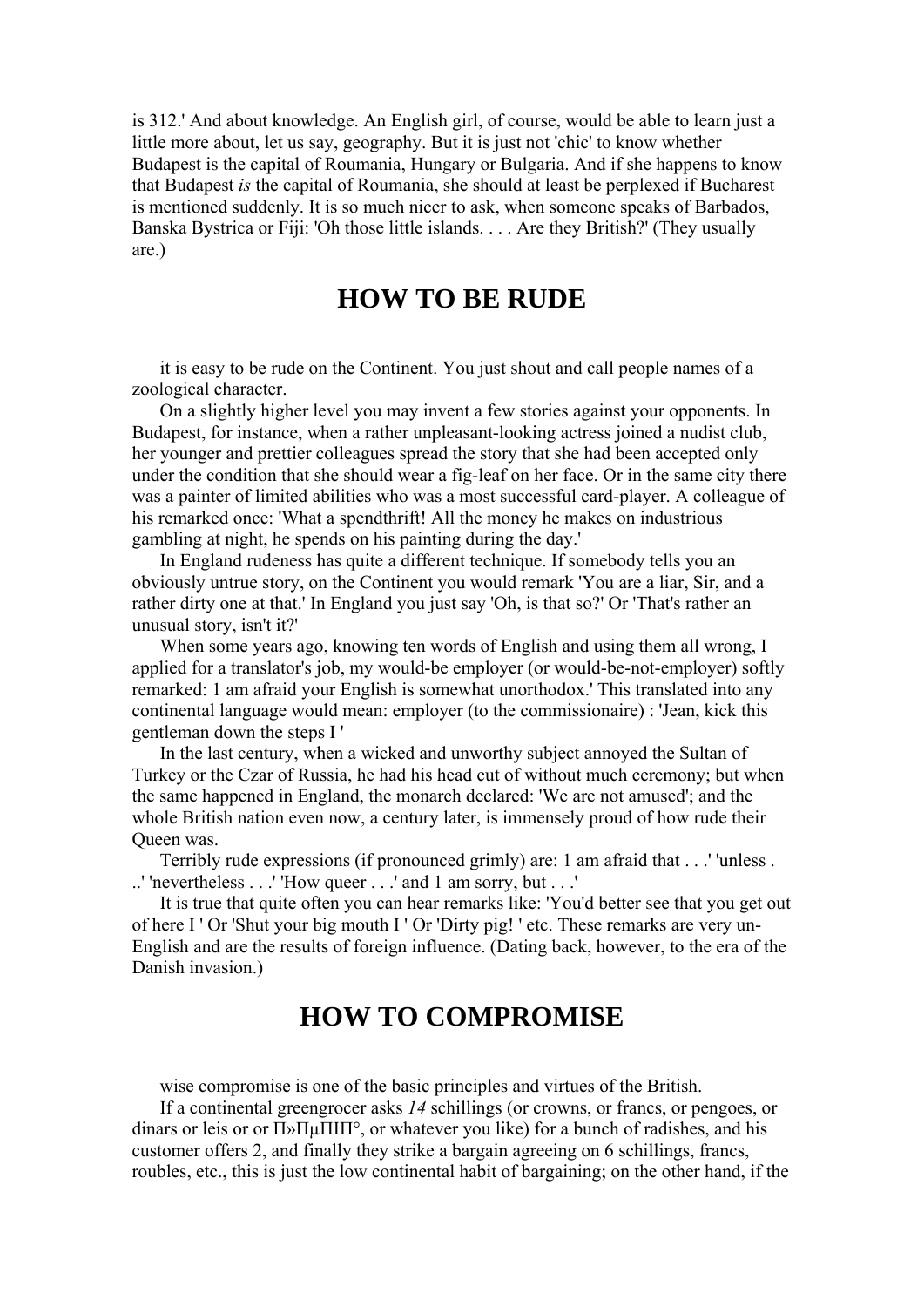British dock-workers or any workers claim a rise of 4 shillings per day, and the employers first flatly refuse even a penny, but after six weeks strike they agree to a rise of 2 shillings per day бЂ" that is yet another proof of the British genius for compromise. Bargaining is a repulsive habit; compromise is one of the highest human virtues - the difference between the two being that the first is practised on the Continent, the latter in Great Britain.

 The genius for compromise has another aspect, too. It has a tendency to unite together everything which is bad. English club life, for instance, unites the liabilities of social life with the boredom of solitude. An average English house combines all the curses of civilisation with the vicissitudes of life in the open. It is all right to have windows, but you must not have double windows because double windows would indeed stop the wind from blowing right into the room, and after all, you must be fair and give the wind a chance. It is all right to have central heating in an English home, except the bath room, because that is the only place where you are naked *and* wet at the same time, and you must give British germs a fair chance. The open fire is an accepted, indeed a traditional, institution. You sit in front of it and your face is hot whilst your back is cold. It is a fair compromise between two extremes and settles the problem of how to burn and catch cold at the same time. The fact that you may have a drink at five past six p.m., but that it is a criminal offence to have it at five to six is an extremely wise compromise between two things (I do not quite know between what, certainly not between prohibition and licentiousness), achieving the great aim that nobody can get drunk between three o'clock and six o'clock in the afternoon unless he wants to and drinks at home.

 English spelling is a compromise between documentary expressions and an elaborate code-system; spending three hours in a queue in front of a cinema is a compromise between entertainment and asceticism; the English weather is a fair compromise between rain and fog; to employ an English charwoman is a compromise between having a dirty house or cleaning it yourself; Yorkshire pudding is a compromise between a pudding and the county of Yorkshire.

 The Labour Party is a fair compromise between Socialism and Bureaucracy; the Beveridge Plan is a fair compromise between being and not being a Socialist at the same time; the Liberal Party is a fair compromise between the Beveridge Plan and Toryism; the Independent Labour Party is a fair compromise between Independent Labour and a political party; the Tory-reformers are a fair compromise between revolutionary conservatism and retrograde progress; and the whole British political life is a huge and noncompromising fight between compromising Conservatives and compromising Socialists.

### **HOW TO BE A HYPOCRITE**

 if you want to be really and truly British, you must become a hypocrite. Now: how to be a hypocrite?

 As some people say that an example explains things better than the best theory, let me try this way.

 I had a drink with an English friend of mine in a pub. We were sitting on the high chairs in front of the counter when a flying bomb exploded about a hundred yards away. I was truly and honestly frightened, and when a few seconds later I looked around, I could not see my friend anywhere. At last I noticed that he was lying on the floor, flat as a pancake. When he realized that nothing particular had happened in the pub he got up a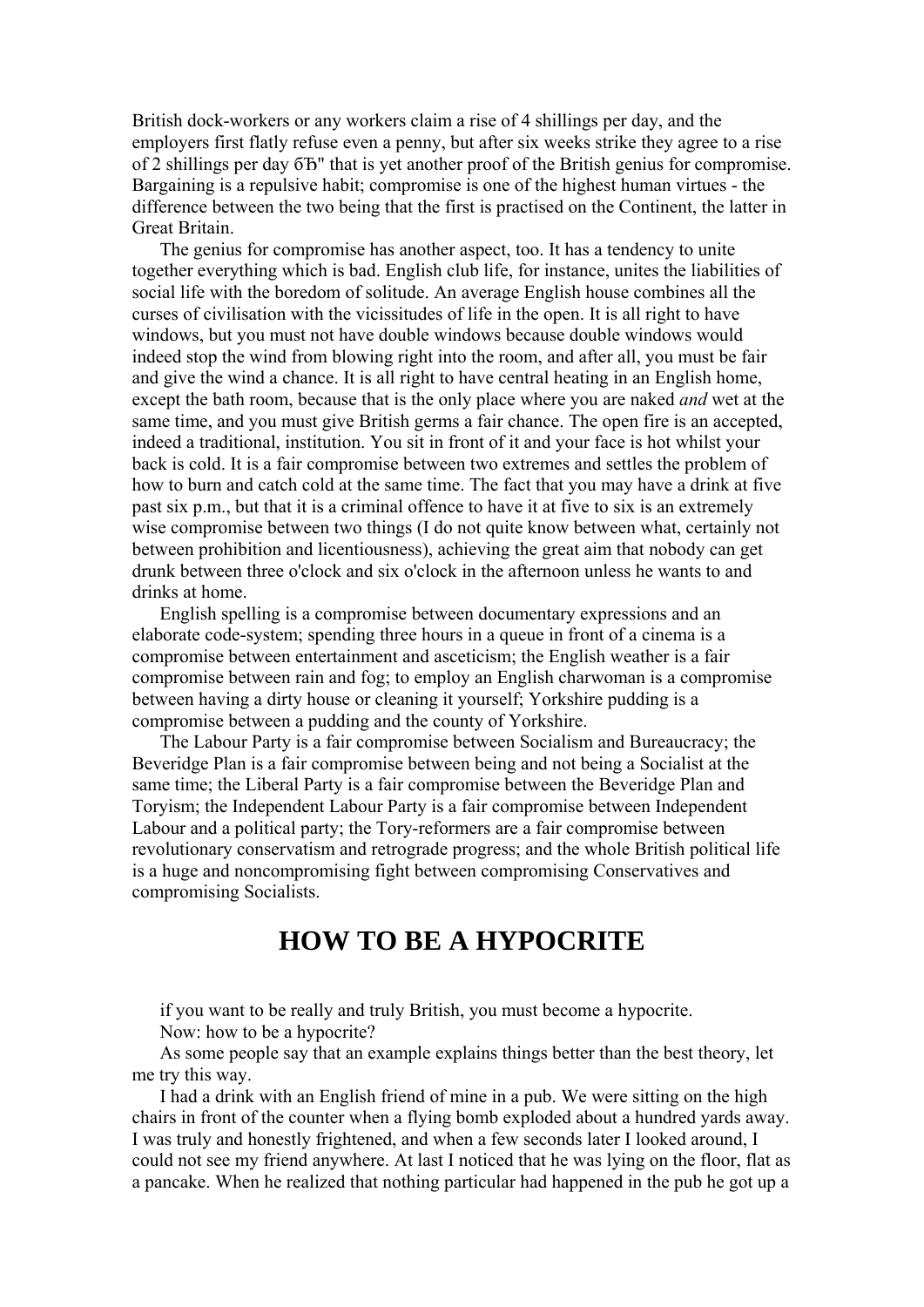little embarrassed, flicked the dust off his suit, and turned to me with a superior and sarcastic smile.

'Good Heavens I Were you so frightened that you couldn't move?'

# **ABOUT SIMPLE JOYS**

 it is important that you should learn to enjoy simple joys, because that is extremely English. All serious Englishmen play darts and cricket and many other games; a famous English statesman was reported to be catching butterflies in the interval between giving up two European states to the Germans; there was e.ven some misunderstanding with the French because they considered the habit of English soldiers of singing and playing football and hide and seek and blind man's buff slightly childish.

 Dull and pompous foreigners are unable to understand why ex-cabinet ministers get together and sing 'Daisy, Daisy' in choir; why serious business men play with toy locomotives while their children learn trigonometry in the adjoining room; why High Court judges collect rare birds when rare birds are rare and they cannot collect many in any case; why it is the ambition of grown-up persons to push a little ball into a small hole; why a great politician who saved England and made history is called a 'jolly good fellow.'

 They cannot grasp why people sing when alone and yet sit silent and dumb for hours on end in their clubs, not uttering a word for months in the most distinguished company, and pay twenty guineas a year for the privilege.

### **THE NATIONAL PASSION**

 queueing is the national passion of an otherwise dispassionate race. The English are rather shy about it, and deny that they adore it.

 On the Continent, if people are waiting at a bus-stop they loiter around in a seemingly vague fashion. When the bus arrives they make a dash for it; most of them leave by the bus and a lucky minority is taken away by an elegant black ambulance car. An Englishman, even if he is alone, forms an orderly queue of one.

 The biggest and most attractive advertisements in front of cinemas tell people: Queue here for 4s 6d; Queue here for 9s 3d; Queue here for 16s 8d (inclusive of tax). Those cinemas which do not put out these queueing signs do not do good business at all.

 At week-ends an Englishman queues up at the bus-stop, travels out to Richmond, queues up for a boat, then queues up for tea, then queues up for ice cream, then joins a few more odd queues just for the sake of the fun of it, then queues up at the bus-stop and has the time of his life.

 Many English families spend lovely evenings at home just by queueing up for a few hours, and the parents are very sad when the children leave them and queue up for going to bed.

# **THREE SMALL POINTS**

 if you go for a walk with a friend, don't say a word for hours; if you go out for a walk with your dog, keep chatting to him.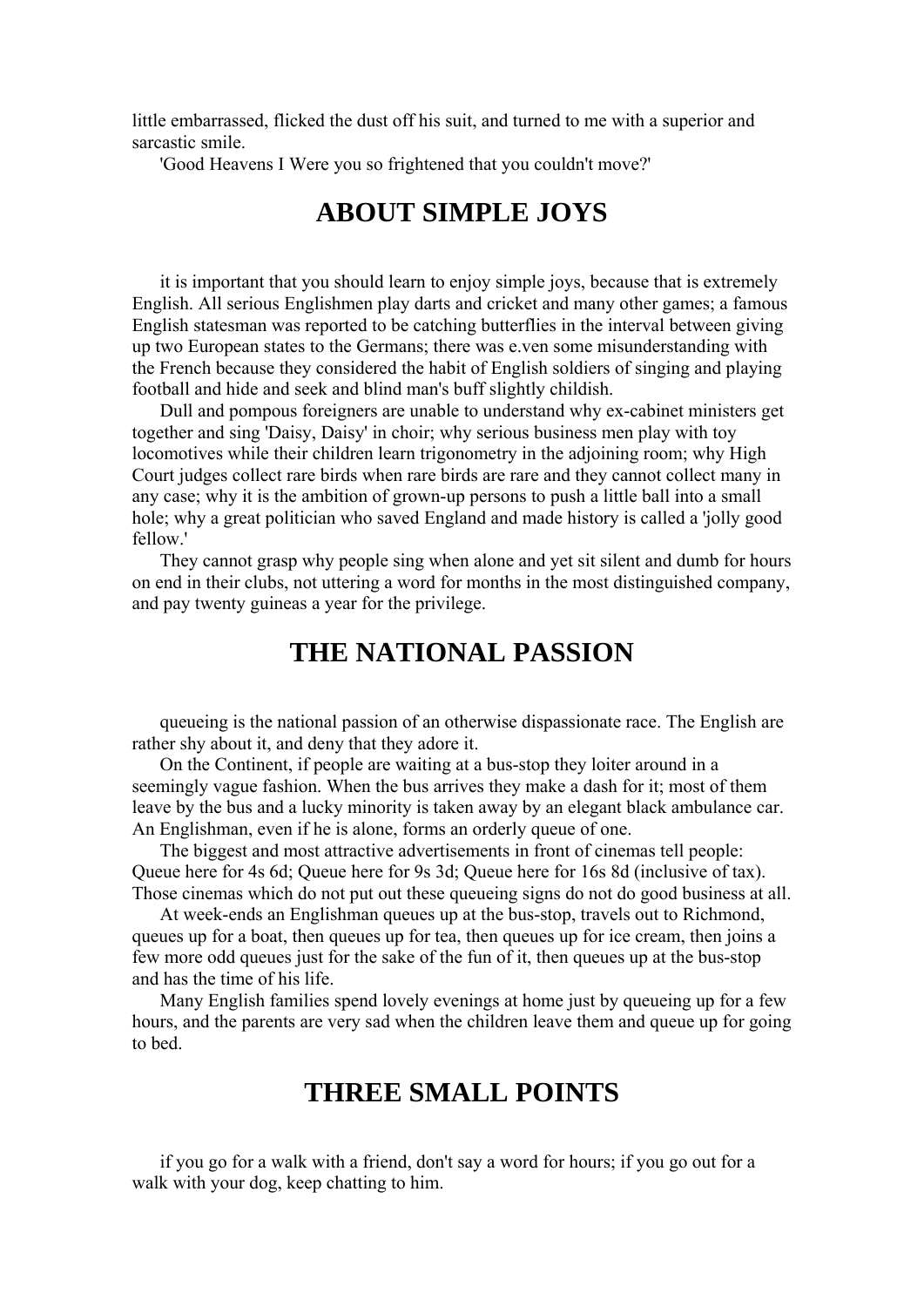There is a three-chamber legislation in England. A bill to become law has to be passed by the House of Commons and the House of Lords and finally approved by the Brains Trust.

 A fishmonger is the man who mongs fish; the ironmonger and the warmonger do the same with iron and war. They just mong them.

2. How to be a Particular Alien

# **A BLOOMSBURY INTELLECTUAL**

 they all hate uniforms so much that they all wear a special uniform of their own: brown velvet trousers, canary yellow pullover, green jacket with sky-blue checks.

 The suit of clothes has to be chosen with the utmost care and is intended to prove that its wearer does not care for suits and other petty, worldly things.

 A walking-stick, too, is often carried by the slightly dandyfied right-wing of the clan.

 A golden chain around the ankle, purple velvet shoes and a half-wild angora cat on the shoulders are strongly recommended as they much increase the appearance of arresting casualness.

 It is extremely important that the B.I. should *always* wear a three-days beard, as shaving is considered a contemptible bourgeois habit. (The extremist left-wing holds the same view concerning washing, too.) First one will find it a little trying to shave one's four-day beard in such a way that, after shaving, a three days old beard ration should be left on the cheeks, but practise and devoted care will bring their fruits.

 A certain amount of rudeness is quite indispensable, because you have to prove day and night that the silly little commonplace rules and customs of society are not meant for *you.* If you find it too difficult to give up these little habits - to say 'Hullo' and 'How d'you do?' and 'Thank you,' etc. - because owing to Auntie Betty's or Tante Bertha's strict upbringing they have become second nature, then join a Bloomsbury school for bad manners, and after a fortnight you will feel no pang of conscience when stepping deliberately on the corn of the venerable literary editor of a quarterly magazine in the bus.

 Literary opinions must be most carefully selected. Statements like this are most impressive. 'There have been altogether two real poets in England: Sir Thomas Wyatt and John Ford. The works of the rest are rubbish.' Of course, you should include, as the third really great, colossal and epoch-making talent your own friend, T. B. Williams, whose neo-expressionist poetry is so terribly deep that the overwhelming majority of editors do not understand it and refuse to publish it. T. B. Williams, you may proudly claim, has never used a comma or a full stop, and what is more, he has improved Apollinaire's and Aragon's primitive technique by the fact that he *does* use question marks. (The generous and extravagant praise of T. B. Williams is absolutely essential, otherwise who will praise *you?)*

 As to your own literary activities, your poems, dramas and great novels may lie at the bottom of your drawer in manuscript form. But it is important that you should publish a few literary reviews, scolding and disparaging everything and everybody on earth from a very superior and high-brow point of view, quoting Sir Thomas Wyatt and anything in French and letting the reader feel what *you* would be able to do if you could only find a publisher. (Some practical advice. It is not difficult to have a few literary reviews published. Many weeklies and monthlies would publish anything in their so-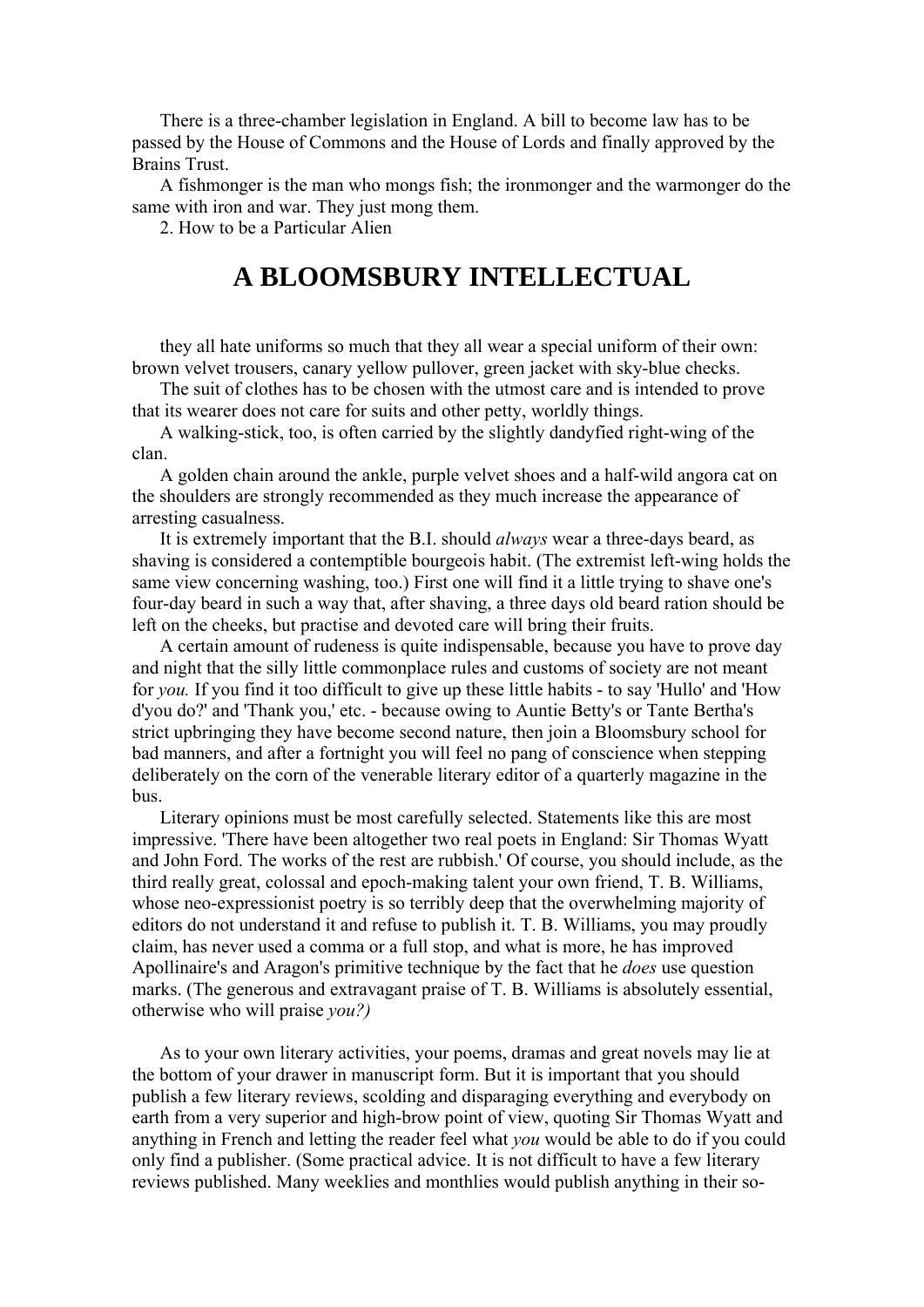called literary columns, if it costs nothing. You must not call your action unfair competition with qualified reviewers; call it devotion to the 'cause.' Almost every paper has a cause - if yours has not, invent one, it is quite easy. And it really does not matter what you write. I remember one B.I. writing of a significant philosophical work and admitting in the opening sentence that he did not understand it; still, I suppose the review passed as buoyant and alarmingly sincere.)

 Politically you must belong to the extreme left. You must, however, bear a few things in mind:

 1. You must not care a damn about the welfare of the people in this country or abroad, because that would be 'practical politics' - and you should only be interested in the ideological side of matters.

 2. Do not belong to any party, because that would be 'regimentation.' Whatever different parties achieve, it is much more interesting to criticize everyone than to belong to the herd.

 3. Do not hesitate to scorn Soviet Russia as reactionary and imperialistic, the British Labour Party as a conglomeration of elderly Trade Union Blimps, the French Socialists as 'confused people,' the other Western Socialist parties as meek, bourgeois clubs, the American labour movements as being in the pay of big business; and call all republicans, communists, anarchists and nihilists 'backward, reactionary crypto-fascists.'

 You should also invent a few truly original, constructive theories too, such as: Only Brahmanism can save the world.

 Spiritualism is a factor, growing immensely in importance, and a practical, working coalition between ghosts and Trotskyites would be highly desirable.

 The abolition of all taxation would enrich the population so enormously that everybody would be able to pay much more taxes than before.

 Finally, remember the main point. *Always* be original ! It is not as difficult as it sounds: you just have to copy the habits and sayings of a few thousand other B.I.s.

### **MAYFAIR PLAYBOY**

 Fix the little word *de* in front of your name. It has a remarkable attraction. I knew a certain Leo Rosenberg from Graz who called himself Lionel de Rosenberg and was a huge success in Deanery Mews as a Tyrolean nobleman.

 Believe that the aim of life is to have a nice time, go to nice places and meet nice people. (Now: to have a nice time means to have two more drinks daily than you can carry; nice places are the halls of great hotels, intimate little clubs, night clubs and private houses with large radiograms and no bookshelves; nice people are those who say silly things in good English - nasty people are those who drop clever remarks as well as their aitches.)

 In the old days the man who had no money was not considered a gentleman. In the era of an enlightened Mayfair this attitude has changed. A gentleman may have money or may sponge on his friends; the criterion of a gentleman is that however poor he may be he still refuse to do useful work. You have to develop your charm with the greatest care. Always laugh at everybody's jokes - but be careful to tell a joke from a serious and profound observation. Be polite in a teasing, nonchalant manner. Sneer at everything you are not intelligent enough to understand. You may flirt with anybody's wife, but respect the ties of illegitimate friendships - unless you have a really good opportunity which it would be such a pity to miss. Don't forget that well-pressed trousers, carefully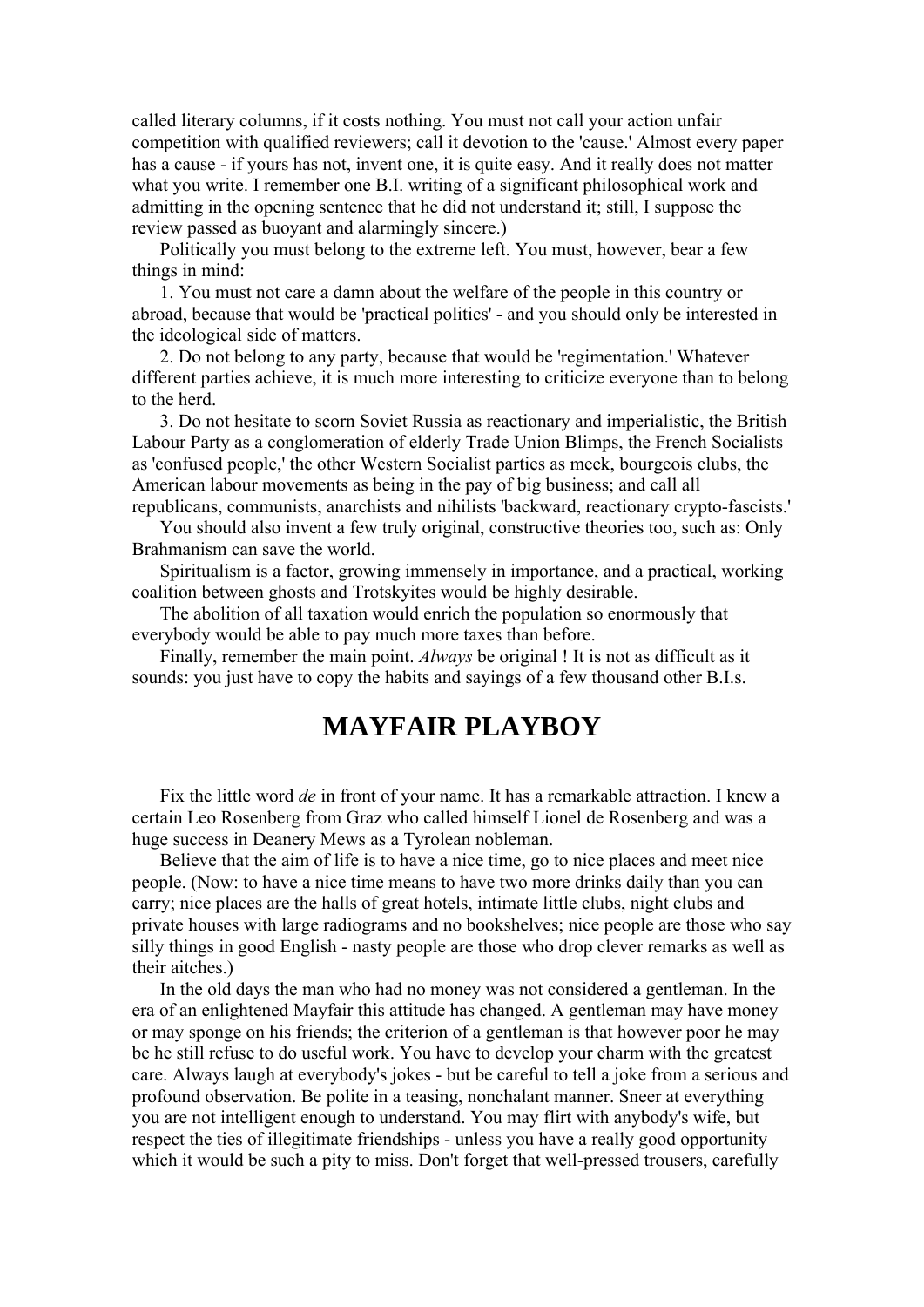knotted ties and silk shirts are the greatest of all human values. Never be sober after 6.30 p.m.

#### **HOW TO BE A FILM PRODUCER**

 A little foreign blood is very advantageous, almost essential, to become a really great British film producer.

 The first aim of a British film producer should be to teach Hollywood a lesson. Do not be misled, however, by the examples of *Henry V* or *Pygmalion,* which tend to prove that excellent films can be made of great plays without changing the out-of-date words of Shakespeare and the un-film-like dialogues of Shaw by ten 'experts' who really know better.

 Forget these misleading examples because it is obvious that Shakespeare could not possibly have had any film technique, and recent research has proved that he did not even have an eight-seater saloon car with his own uniformed chauffeur.

 You must not touch any typically American subject. For instance: a young man of Carthage (Kentucky) who can whistle beautifully goes to town, and after many disappointments forms his own swing-band and becomes the leading conductor of New York's night life - which, if you can take the implication of Hollywood films seriously, is one of the highest honours which can be conferred on anyone in that country. At the same time he falls in love with the cloakroom attendant of a drug-store\* round the corner, a platinum-blonde, ravishingly beautiful, who sings a little better than Galli Curci and Deanna Durbin rolled into one and, in secret, has the greatest histrionic talent of the century.

\*Please note my extensive knowledge of the American language.

 After a last-minute scandal with the world-famous prima donna she saves the first night of her lover's show in the presence of an audience of six million people by singing Gounod's slightly adapted song. (If you would be *my* tootsie-bootsie, I would be *your* tootsie-bootsie'.) The young and mighty successful band-leader marries the girl and employs Toscanini to clean his mouth-organ. Or - to mention just one more example of the serious and 'deep' type of American films - there is a gay, buoyant, happy and miserably poor young man in New Golders Green (Alabama), who becomes tremendously rich just by selling thousands of tractors and jet-propelled aeroplanes to other poor fellows. The richer he becomes, the unhappier he is - which is a subtle point to prove that money does not mean happiness, consequently one had better be content to remain a poor labourer, possibly unemployed. He buys seven huge motor cars and three private planes and is bitter and pained; he builds a magnificent and ostentatious palace and gets gloomier and gloomier; and when the woman he has loved without hope for fifteen years at last falls in love with him, he breaks down completely and groans and moans desperately for three days. To increase the 'deep' meaning of the film they photograph the heroes from the most surprising angles: the cameraman crawls under people's feet, swings on the chandelier, and hides himself in a bowl of soup. Everybody is delighted with the new technique and admires the director's richness of thought. English film directors follow a different and quite original line. They have discovered somehow that the majority of the public does not consist, after all, of idiots, and that an intelligent film is not necessarily foredoomed to failure. It was a tremendous risk to make experiments based on this assumption, but it has proved worth while. There are certain rules you must bear in mind if you want to make a really and truly British film.

1. The 'cockney heart' has definitely been discovered, *i.e.* the fact that even people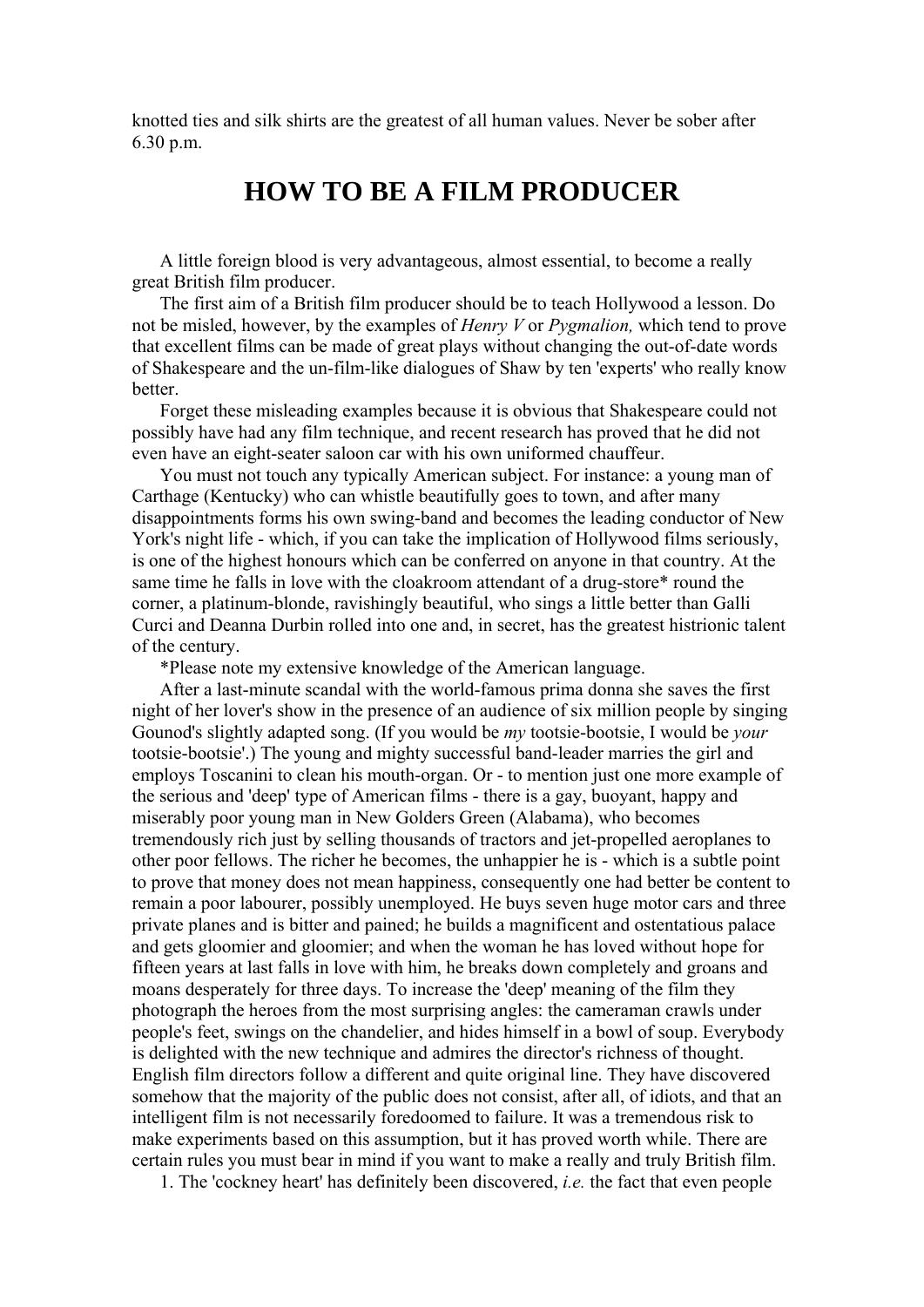who drop their aitches have a heart. The discovery was originally made by Mr Noel Coward, who is reported to have met a man who knew someone who had actually seen a cockney from quite near. Ever since it has been essential that a cockney should figure in every British film and display his heart throughout the performance.

 2. It has also been discovered that ordinary men occasionally use unparliamentary expressions in the course of their every-day conversation. It has been decided that the more often the adjective referring to the sanguinary character of certain things or persons is used and the exclamation 'Damn I ' is uttered, the more realistic and more convincing the film becomes, as able seamen and flight-sergeants sometimes go so far as to say 'Damni ' when they are carried away by passion. All bodies and associations formed to preserve the purity of the English soul should note that I do not agree with this habit - I simply record it. But as it is a habit, the author readily agrees to supply by correspondence a further list of the most expressive military terms which would make any new film surprisingly realistic.

 3. Nothing should be good enough for a British film producer. I have heard of a gentleman (I don't know whether the story is true, or only characteristic) who made a film about Egypt and had a sphinx built in the studio. When he and his company sailed to Egypt to make some exterior shots, he took his own sphinx with him to the desert. He was quite right, because first of all the original sphinx is very old and film people should not use second-hand stuff; secondly, the old sphinx might have been good enough for Egyptians (who are all foreigners, after all) but not for a British film company.

 *4.* As I have seen political events successfully filmed as detective-stories, and historical personages appear as 'great lovers' (and nothing else), I have come to the conclusion that this slight change in the character of a person is highly recommendable, and I advise the filming of *Peter Pan* as a thriller, and the *Concise Oxford Dictionary* as a comic opera.

#### **DRIVING CARS**

 it is about the same to drive a car in England as anywhere else. To change a punctured tyre in the wind and rain gives about the same pleasure outside London as outside Rio de Janeiro; it is not more fun to try to start up a cold motor with the handle in Moscow than in Manchester, the roughly 50-50 proportion between *driving* an average car and *pushing* it is the same in Sydney and Edinburgh.

 There are, however, a few characteristics which distinguish the English motorist from the continental, and some points which the English motorist has to remember.

 1. In English towns there is a thirty miles an hour speed-limit and the police keep a watchful eye on law-breakers. The fight against reckless driving is directed extremely skilfully and carefully according to the very best English detective-traditions. It is practically impossible to find out whether you are being followed by a police car or not. There are, however, a few indications which may help people of extraordinary intelligence and with very keen powers of observation:

*(a)* The police always use a 13 h.p., blue Wolseley car;

*(b)* three uniformed policemen sit in it; and

 *(c)* on these cars you can read the word police written in large letters in front and rear, all in capitals - lit up during the hours of darkness.

 2. I think England is the only country in the world where you have to leave your lights on even if you park in a brilliantly lit-up street. The advantage being that your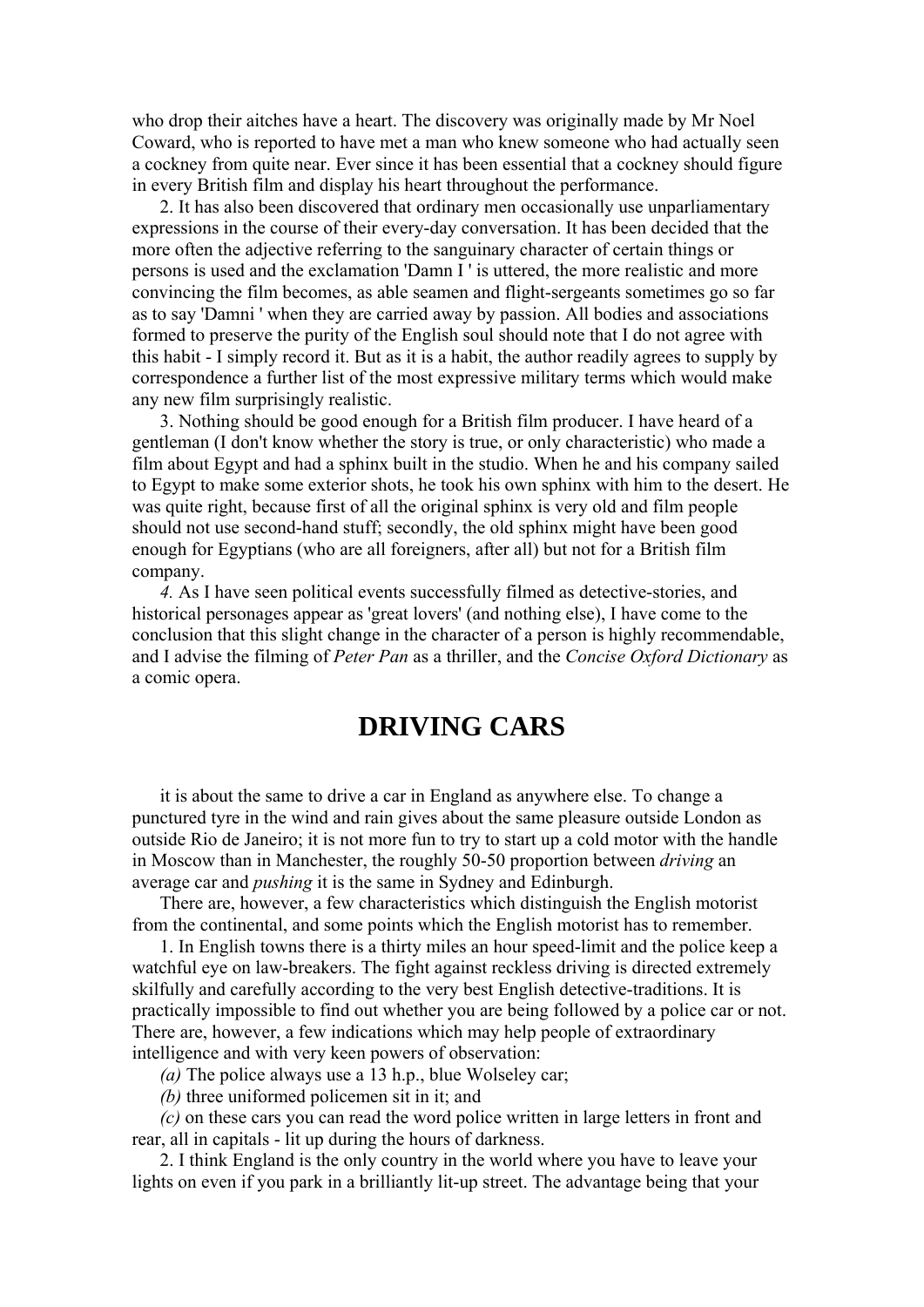battery gets exhausted, you cannot start up again and consequently the number of road accidents are greatly reduced. Safety first !

 3. Only motorists can answer this puzzling question: What are taxis for? A simple pedestrian knows that they are certainly not there to carry passengers. Taxis, in fact, are a Christian institution. They are here to teach drivers modesty and humility. They teach us never to be over-confident; they remind us that we never can tell what the next moment will bring for us, whether we shall be able to drive on or a taxi will bump into us from the back or the side. ' ... and thou shalt fear day and night, and shalt have none assurance of thy life' (Deut., chapter 28, verse 66).

 *4.* There is a huge ideological warfare going on behind the scenes of the motorist world.

 Whenever you stop your car in the City, the West End or many other places, two or three policemen rush at you and tell you that you must not park *there.* Where may you park? They shrug their shoulders. There are a couple of spots on the South Coast and in a village called Minchinhampton. Three cars may park there for half an hour every other Sunday morning between 7 and 8 a.m.

 The police are perfectly right. After all, cars have been built to run, and run fast, so they should not stop.

 This healthy philosophy of the police has been seriously challenged by a certain group of motorists who maintain that cars have been built to park and not to move. These people drive out to Hampstead Heath or Richmond on beautiful, sunny days, pull up all their windows and go to sleep. They do not get a spot of air; they are miserably uncomfortable; they have nightmares, and the whole procedure is called 'spending a lovely afternoon in the open.'

# **THREE GAMES FOR BUS DRIVERS**

 if you become a bus driver there are three lovely and very popular games you must learn to play.

 1. *Blind man's buff.* When you turn right just signal by showing two millimetres of your finger-tips. It is great fun when motorists do not notice your signal and run into your huge bus with their tiny cars.

 2. *Hide and seek.* Whenever you approach a request stop hide behind a large lorry or another bus and when you have almost reached the stop shoot off at a terrific speed. It is very amusing to see people shake their fists at you. It is ten to one they miss some important business appointment.

 3. *Hospital game.* If you have to stop for one reason or another, never wait until the conductor rings the bell. If you start moving quickly and unexpectedly, and if you are lucky - and in slippery weather you have a very good chance - people will fall on top of one another. This looks extremely funny from the driver's seat. (Sometimes the people themselves, who fall into a muddy pool and break their legs, make a fuss, but, alas! every society has its bores who have no sense of humour and cannot enjoy a joke at their own expense.)

# **HOW TO PLAN A TOWN**

britain, far from being a 'decadent democracy', is a Spartan country. This is mainly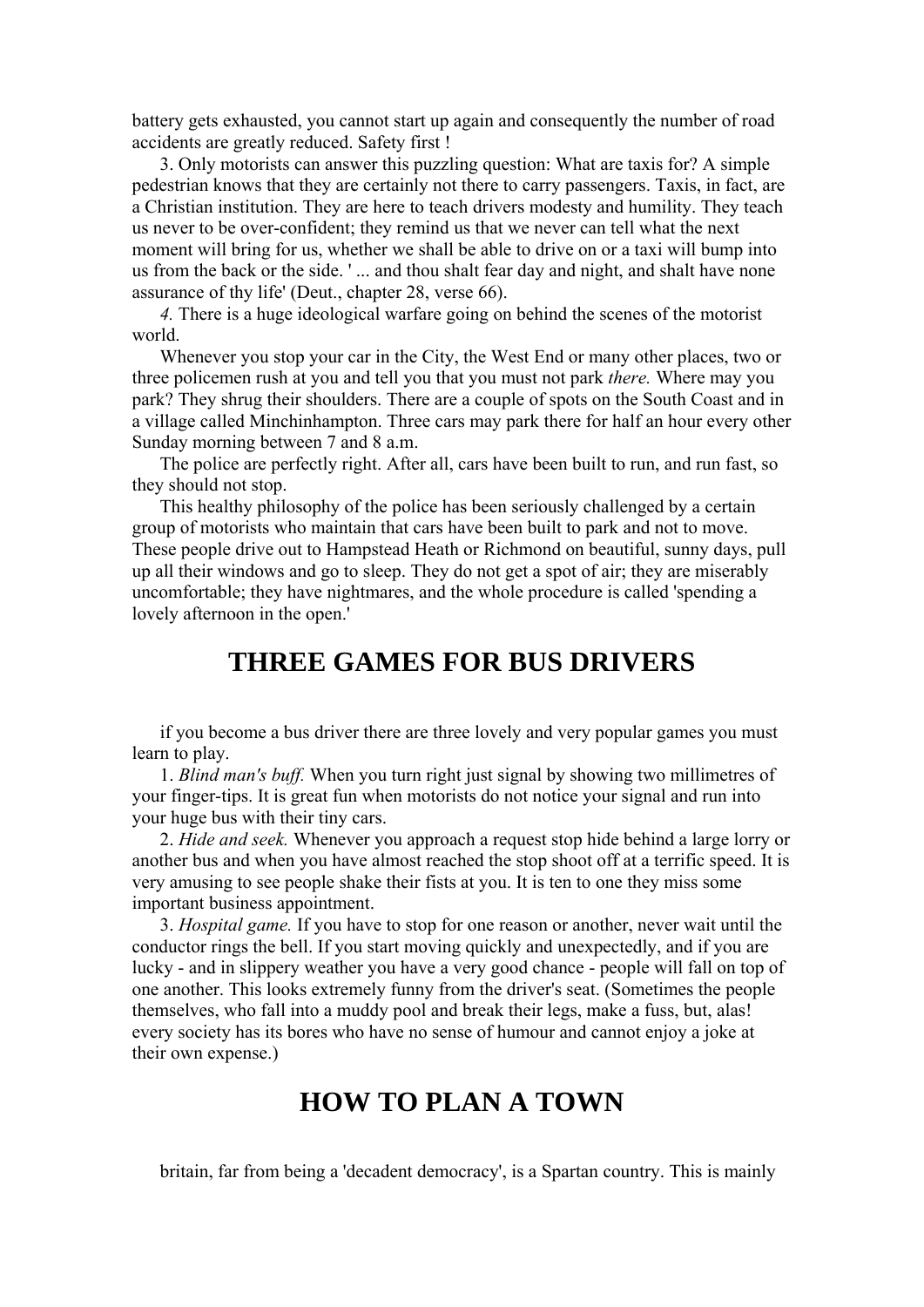due to the British way of building towns, which dispenses with the reasonable comfort enjoyed by all the other weak and effeminate peoples of the world.

 Medieval warriors wore steel breast-plates and leggings not only for defence but also to keep up their fighting spirit; priests of the Middle Ages tortured their bodies with hair-shirts; Indian yogis take their daily nap lying on a carpet of nails to remain fit. The English plan their towns in such a way that these replace the discomfort of steel breastplates, hair-shirts and nail-carpets.

 On the Continent doctors, lawyers, booksellers -just to mention a few examples - are sprinkled all over the city, so you can call on a good or at least expensive doctor in any district. In England the idea is that it is the address that makes the man. Doctors in London are crowded in Harley Street, solicitors in Lincoln's Inn Fields, second-handbookshops in Charing Cross Road, newspaper offices in Fleet Street, tailors in Saville Row, car-merchants in Great Portland Street, theatres around Piccadilly Circus, cinemas in Leicester Square, etc. If you have a chance of replanning London you can greatly improve on this idea. All greengrocers should be placed in Hornsey Lane (N6), all butchers in Mile End (e1), and all gentlemen's conveniences in Bloomsbury (WC).

 Now I should like to give you a little practical advice on how to build an English town.

 You must understand that an English town is a vast conspiracy to mislead foreigners. You have to use century-old little practices and tricks.

 1. First of all, never build a street straight. The English love privacy and do not want to see one end of the street from the other end. Make sudden curves in the streets and build them S-shaped too; the letters L, T, V, Y, W and 0 are also becoming increasingly popular. It would be a fine tribute to the Greeks to build a few  $\Pi^{\alpha}$  and HO shaped streets; it would be an ingenious compliment to the Russians to favour the shape ПЇ, and I am sure the Chinese would be more than flattered to see some -shaped thoroughfares.

 2. Never build the houses of the same street in a straight line. The British have always been a freedom-loving race and the 'freedom to build a muddle' is one of their most ancient civic rights.

 3. Now there are further camouflage possibilities in the numbering of houses. Primitive continental races put even numbers on one side, odd numbers on the other, and you always know that small numbers start from the north or west. In England you have this system, too; but you may start numbering your houses at one end, go up to a certain number on the same side, then continue on the other side, going back in the opposite direction.

 You may leave out some numbers if you are superstitious; and you may continue the numbering in a side street; you may also give the same number to two or three houses.

 But this is far from the end. Many people refuse to have numbers altogether, and they choose names. It is very pleasant, for instance, to find a street with three hundred and fifty totally similar bungalows and look for 'The Bungalow'. Or to arrive in a street where all the houses have a charming view of a hill and try to find 'Hill View'. Or search for 'Seven Oaks' and find a house with three apple-trees.

 *4.* Give a different name to the street whenever it bends; but if the curve is so sharp that it really makes two different streets, you may keep the same name. On the other hand, if, owing to neglect, a street has been built in a straight line it must be called by many different names (High Holborn, New Oxford Street, Oxford Street, Bayswater Road, Netting Hill Gate, Holland Park and so on).

 *5.* As some cute foreigners would be able to learn their way about even under such circumstances, some further precautions are necessary. Call streets by various names: street, road, place, mews, crescent, avenue, rise, lane, way, grove, park, gardens, alley,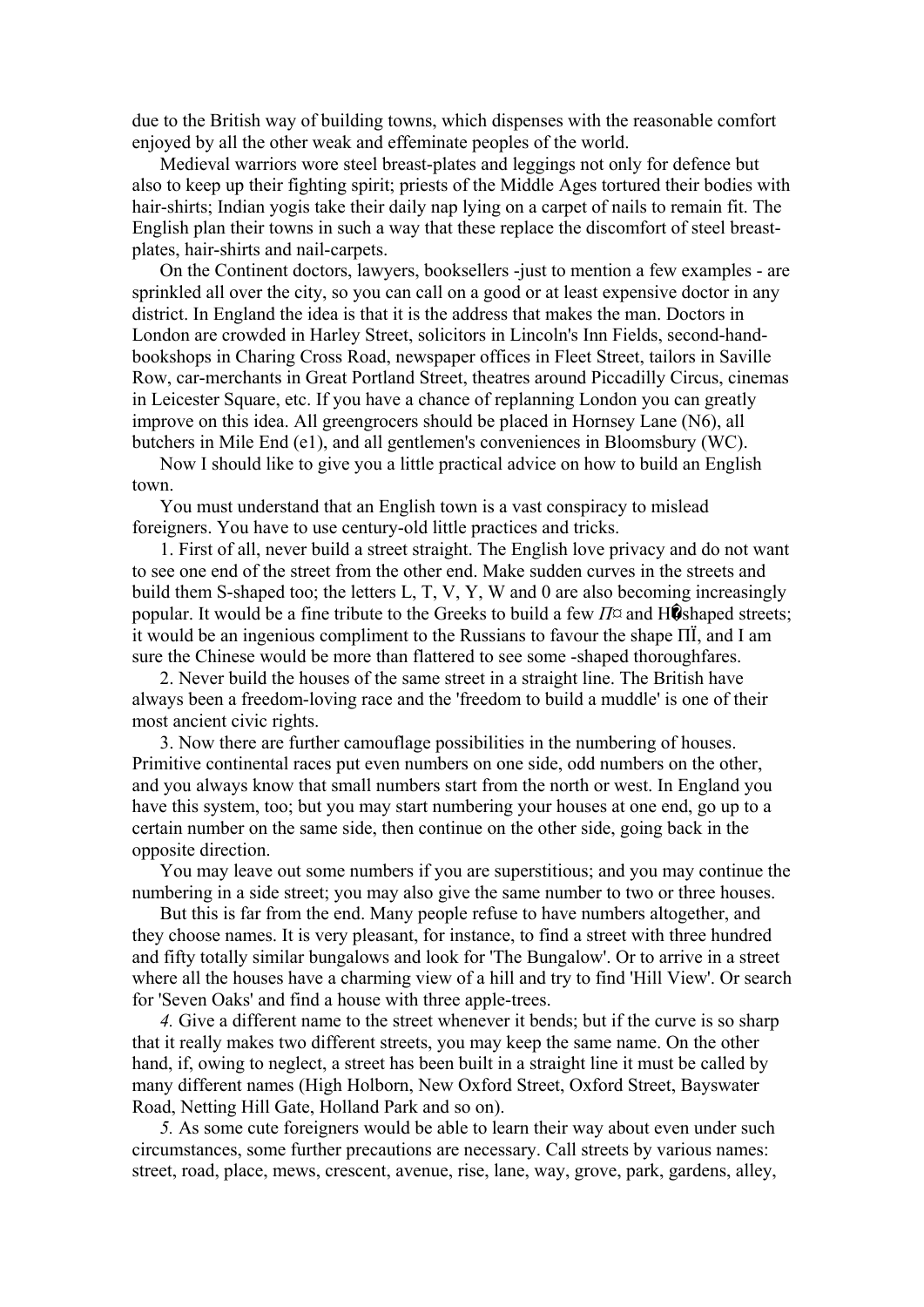arch, path, walk, broadway, promenade, gate, terrace, vale, view, hill, etc.\*

 \* While this book was at the printers a correspondence in *The Times* showed that the English have almost sixty synonyms for 'street.' If you add to these the street names which stand alone (Piccadilly, Strand, etc.) and the accepted and frequently used double names ('Garden Terrace', 'Church Street', 'Park Road', etc.) the number of street names reaches or exceeds a hundred. It has been suggested by one correspondent that this clearly proves what wonderful imagination the English have. I believe it proves the contrary. A West End street in London is not called 'Haymarket' because the playful fancy of Londoners populates the district with romantically clad medieval food dealers, but simply because they have not noticed as yet that the hay trade has considerably declined between Piccadilly and Pall Mall in the last three hundred years.

Now two further possibilities arise:

 *(a)* Gather all sorts of streets and squares of the same name in one neighbourhood: Belsize Park, Belsize Street, Belsize Road, Belsize Gardens, Belsize Green, Belsize Circus, Belsize Yard, Belsize Viaduct, Belsize Arcade, Belsize Heath, etc.

 *(b)* Place a number of streets of *exactly* the same name in different districts. If you have about twenty Princes Squares and Warwick Avenues in the town, the muddle - you may claim without immodesty - will be complete.

 6. Street names should be painted clearly and distinctly on large boards. Then hide these boards carefully. Place them too high or too low, in shadow and darkness, upside down and inside out, or, even better, lock them up in a safe in your bank, otherwise they may give people some indication about the names of the streets.

 7. In order to break down the foreigner's last vestige of resistance and shatter his morale, one further trick is advisable: Introduce the system of squares - real squares, I mean - which run into four streets like this:

 With this simple device it is possible to build a street of which the two sides have different names.

 *P.S. -* I have been told that my above-described theory is all wrong and is only due to my Central European conceit, because the English do not care for the opinion of foreigners. In every other country, it has been explained, people just build streets and towns following their own common sense. England is the only country of the world where there is a Ministry of Town and Country Planning. That is the real reason for the muddle.

# **CIVIL SERVANT**

 there is a world of difference between the English Civil Servant and the continental. On the Continent (not speaking now of the Scandinavian countries), Civil Servants assume a certain military air. They consider themselves little generals; they use delaying tactics; they cannot withdraw armies, so they withdraw permissions; they thunder like cannons and their speech is like machine-gun fire; they cannot lose battles, they lose documents instead. They consider that the sole aim of human society is to give jobs to Civil Servants. A few wicked individuals, however (contemptible little groups of people who are not Civil Servants), conspire against them, come to them with various requests, complaints, problems, etc., with the sole purpose of making a nuisance of themselves. These people get the reception they deserve. They are kept waiting in cold and dirty

ante-chambers (some of them clean these rooms occasionally, but they are hired commissionaires whose duty it is to re-dirty these rooms every morning); they have to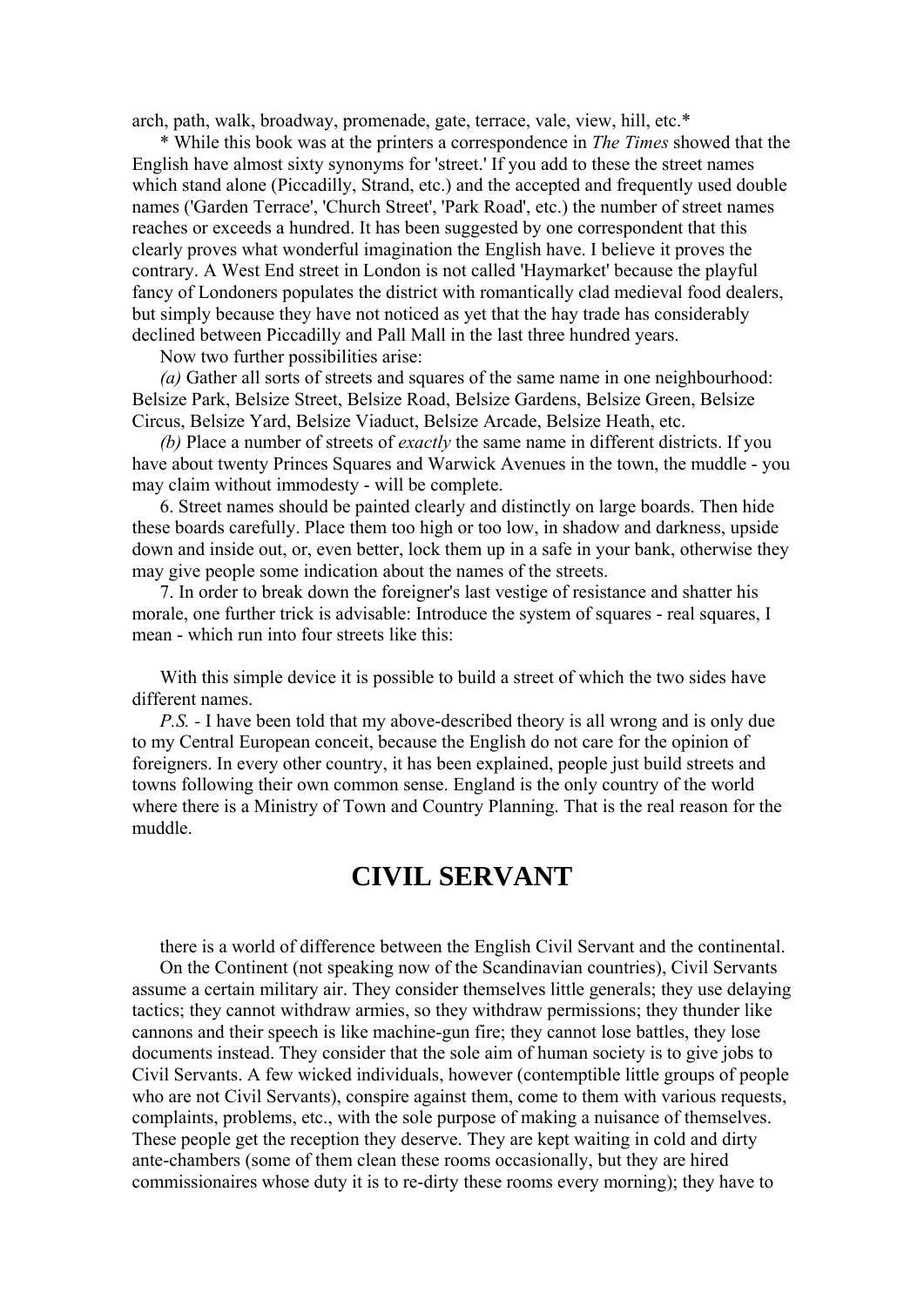stand, often at attention, whilst they are spoken to; they are always shouted at in a rude manner and their requests are turned down with malicious pleasure. Sometimes - this is a popular cat and mouse game - they are sent to another office on the fifth floor, from there they are directed to a third office in the basement, where they are told that they should not have come there at all and sent back to the original office. In that office they are thoroughly told off in acrimonious language and dispatched to the fifth floor once again, from there to the basement and the procedure goes on endlessly until the poor fellows either get tired of the whole business and give up in despair or become raving lunatics and go to an asylum asking for admittance. If the latter case occurs they are told in the reception office that they have come to the wrong place, they should go to another office on the fifth floor, from which they are sent down to the basement, etc., etc., until they give up being lunatics.

 (If you want to catch me out and ask me who are then the people who fill the continental lunatic asylums, I can give you the explanation: they are all Civil Servants who know the ways and means of dealing with officials and succeed in getting in somehow.)

 If a former continental Civil Servant thought that this martial behaviour would be accepted by the British public he would be badly mistaken. The English Civil Servant considers himself no soldier but a glorified businessman. He is smooth and courteous; he smiles in a superior way; he is agreeable and obliging.

 If so - you may ask - how can he achieve the supreme object of his vast and noble organization, namely, not to transact any business and be left in peace to read a good murder story undisturbed?

There are various, centuries-old, true British traditions to secure this aim.

 1.All orders and directives to the public are worded in such a way that they should have no meaning whatever.

 2. All official letters are written in such a language that the oracles of Delphi sound as examples of clear, outspoken, straightforward statements compared with them.

 3. Civil Servants never make decisions, they only promise to 'consider,' - 'consider favourably' - or - and this is the utmost - 'reconsider' certain questions.

 *4.* In principle the British Civil Servant stands always at the disposal of the public. In practice he is either in 'conference' or out for lunch, or in but having his tea, or just out. Some develop an admirable technique of going out for tea before coming back from lunch.

 The British Civil Servant, unlike the rough bully we often find on the Continent, is the Obedient Servant of the public. Before the war, an alien in this country was ordered to leave. He asked for extension of his staying permit, but was refused. He stayed on all the same, and after a while he received the following letter (I quote from memory):

 Dear Sir, The Under-Secretary of State presents his compliments and regrets that he *is* unable to reconsider your case, and begs to inform you that unless you kindly leave this country within 34 hours you will be forcibly expelled.

Your Obedient Servant,

x x x

 On the Continent rich and influential people, or those who have friends, cousins, brothers-in-law, tenants, business associates, etc., in an office may have their requests fulfilled. In England there is no such corruption and your obedient servant just will not do a thing whoever you may be. And this is the real beauty of democracy.

### **JOURNALISM OR THE FREEDOM OF THE PRESS**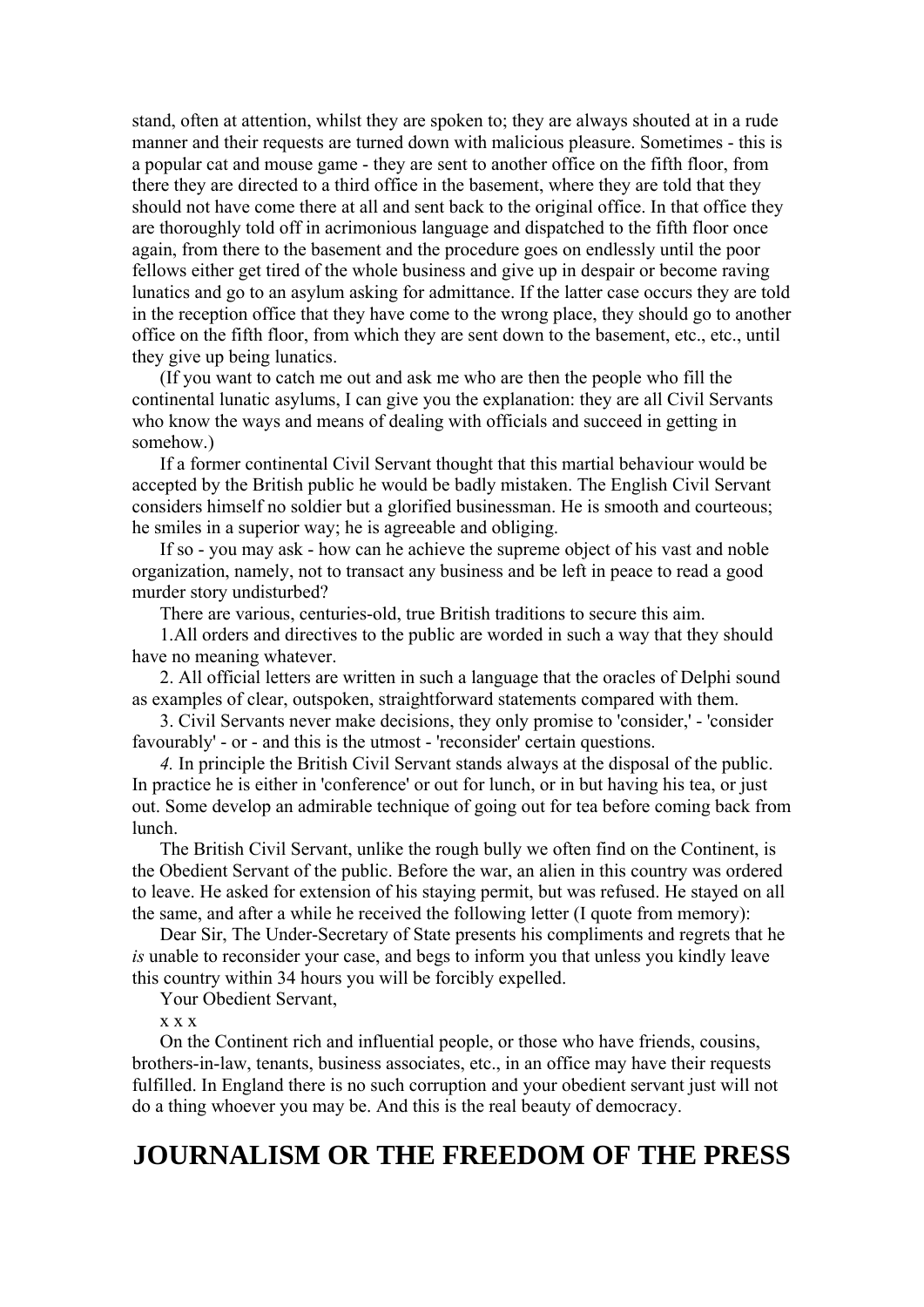#### *The Fact*

 there was some trouble with the Buburuk tribe in the Pacific Island, Charamak. A party of ten English and two American soldiers, under the command of Capt. R. L. A. T. W. Tilbury, raided the island and took 217 revolutionary, native troublemakers prisoner and wrecked two large oil-dumps. The party remained ashore an hour-and-ahalf and returned to their base without loss to themselves.

How to report this event? It depends which newspaper you work for.

# **THE TIMES**

 . . . It would be exceedingly perilous to overestimate the significance of the raid, but it can be fairly proclaimed that it would be even more dangerous to underestimate it. The success of the raid clearly proves that the native defences are not invulnerable; it would be fallacious and deceptive, however, to conclude that these defences are vulnerable. The number of revolutionaries captured cannot be safely stated, but it seems likely that the number is well over 216 but well under 218.

# **IN THE HOUSE**

 You may become an M.P. (Nothing is impossible - this would not be even unprecedented.) You may hear then the following statement by a member of Her Majesty's Government:

 'Concerning the two wrecked oil-dumps I can give this information to the House. In the first half of this year the amount of native oil destroyed by the Army, Navy and the R.A.F. - excluding however, the Fleet Air Arm - is one-half as much as three times the amount destroyed during the corresponding months of the previous year, seven and a half times as much as the two-fifths destroyed two years ago and three-quarters as much again as twelve times one-sixth destroyed three years ago.' (Loud cheers from the Government benches.)

You jump to your feet and ask this question:

 You: Is the Right Hon. Gentleman aware that people in this country are puzzled and worried by the fact that Charamak was raided and not Ragamak?

 the right hon. member: I have nothing to add to my statement given on 2nd August, 1892.

EVENING STANDARD *(Londoner's Diary)*

 The most interesting feature of the Charamak raid is the fact that Reggie Tilbury is the fifth son of the Earl of Bayswater. He was an Oxford Blue, a first-class cricketerand quite good at polo. When I talked to his wife (Lady Clarisse, the daughter of Lord Elasson) at Claridges today, she wore a black suit and a tiny black hat with a yellow feather in it. She said: 'Reggie was always very much interested in warfare.' Later she remarked : 'It was clever of him, wasn't it?'

You may write a letter to the Editor of *The Times:*

Sir, - In connection with the Charamak raid I should like to mention as a matter of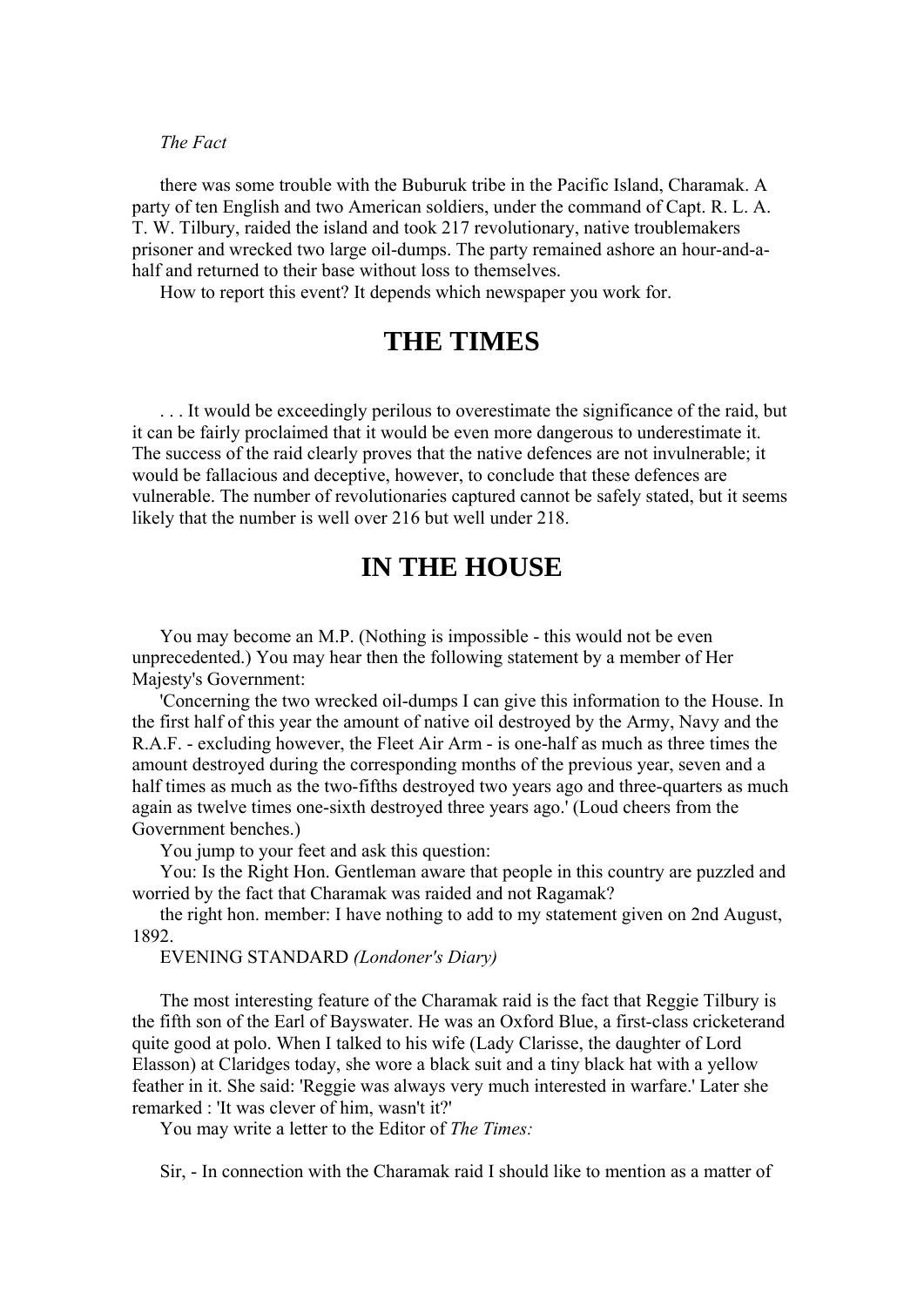considerable interest that it was in that little Pacific Island that the distinguished English poet, John Flat, wrote his famous poem 'The Cod' in 1693. Yours, etc. . ..

You may read this answer on the following day.

 Sir, - I am very grateful to Mr . . . for calling attention to John Flat's poem 'The Cod.' May I be allowed to use this opportunity, however, to correct a widespread and in my view very unfortunate error which the great masses of the British people seem to share with your correspondent. "The Cod,' although John Flat started writing it in 1603, was only finished in the early days of January 1694.

Yours, etc. . . .

 If you are the London correspondent of the American paper THE OKLAHOMA SUN simply cable this:

'Yanks Conquer Pacific Ocean.'

#### **IF NATURALIZED**

 the verb *to naturalize* clearly proves what the British think of you. Before you are admitted to British citizenship you are not even considered a natural human being. I looked up the word natural (na'tural) in the Pocket Oxford Dictionary (p. 251); it says: *Of or according to or provided by nature, physically existing, innate, instinctive, normal, not miraculous or spiritual or artificial or conventional. .* . . Note that before you obtain British citizenship, they simply doubt that you are provided by nature.

 According to the Pocket Oxford Dictionary the word 'natural' has a second meaning, too: *Half-witted person.* This second meaning, however, is irrelevant from the point of view of our present argument.

 If you are tired of not being provided by nature, not being physically existing and being miraculous and conventional at the same time, apply for British citizenship. Roughly speaking, there are two possibilities: it will be granted to you, or not.

 In the first case you must recognize and revise your attitude to life. You must pretend that you are everything you are not and you must look down upon everything you are.

 Copy the attitude of an English acquaintance of mine - let us call him Gregory Baker. He, an English solicitor, feels particularly deep contempt for the following classes of people: foreigners, Americans, Frenchmen, Irishmen, Scotsmen and Welshmen, Jews, workers, clerks, poor people, non-professional men, business men, actors, journalists and literary men, women, solicitors who do not practise in his immediate neighbourhood, solicitors who are hard up and solicitors who are too rich. Socialists, Liberals, Tory-reformers (Communists are not worthy even of his contempt); he looks down upon his mother, because she has a business mind, his wife, because she comes from a non-professional county family, his brother, because although he is a professional officer he does not serve with the Guards, Hussars, or at least with a county regiment. He adores and admires his seven-years old son, because the shape of his nose resembles his own. If naturalized, remember these rules:

1. You must start eating porridge for breakfast and allege that you like it.

 2. Speak English with your former compatriots. Deny that you know any foreign language (including your mother tongue). The knowledge of foreign languages is very un-English. A little French is permissible, but only with an atrocious accent.

 3. Revise your library. Get rid of all foreign writers whether in the original or translated into English. The works of Dostoyevsky should be replaced by a volume on English Birds; the collected works of Proust by a book called 'Interior Decoration in the